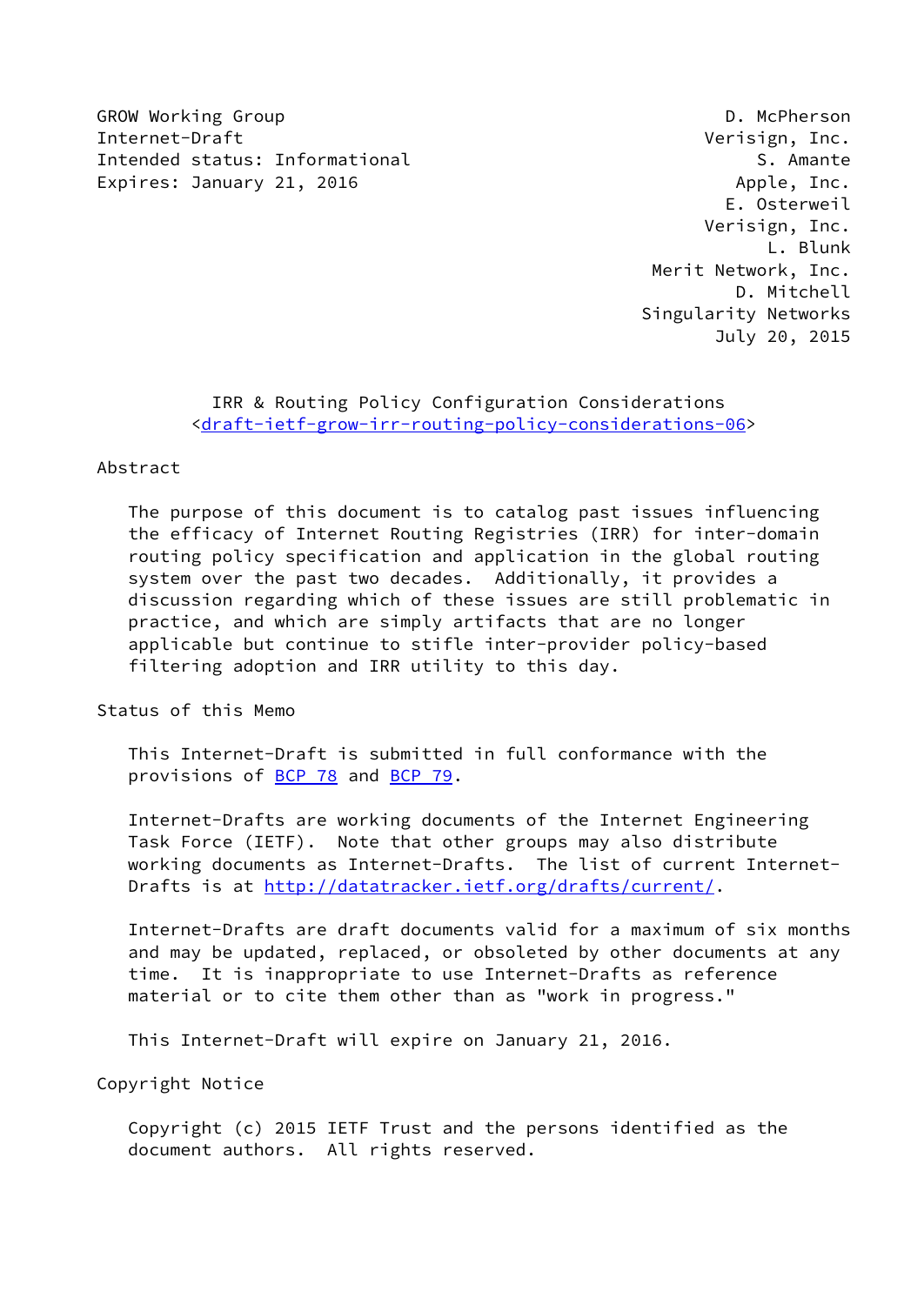```
Internet-Draft IRR & Routing Policy Considerations July 2015
```
This document is subject to **[BCP 78](https://datatracker.ietf.org/doc/pdf/bcp78)** and the IETF Trust's Legal Provisions Relating to IETF Documents [\(http://trustee.ietf.org/license-info](http://trustee.ietf.org/license-info)) in effect on the date of publication of this document. Please review these documents carefully, as they describe your rights and restrictions with respect to this document. Code Components extracted from this document must include Simplified BSD License text as described in Section 4.e of the Trust Legal Provisions and are provided without warranty as described in the Simplified BSD License.

# Table of Contents

| $\perp$ .                                                                                                              |  |               |
|------------------------------------------------------------------------------------------------------------------------|--|---------------|
| 2.                                                                                                                     |  |               |
| Historical Artifacts Influencing IRR Efficacy<br>3.                                                                    |  | $\frac{4}{3}$ |
| $\underline{4}$ . Accuracy and Integrity of Data Contained within the IRR                                              |  | $\frac{5}{2}$ |
| Lack of Resource Certification $\frac{5}{2}$<br>4.1.                                                                   |  |               |
| Incentives to Maintain Data within the IRR $\cdots$ 6<br>4.2.<br>Inability for Third Parties to Remove (Stale)<br>4.3. |  |               |
| Information from the IRRs $\ldots$ $\frac{7}{2}$                                                                       |  |               |
| Lack of Authoritative IRR for Resources 8<br>4.4.                                                                      |  |               |
| Client-Side Considerations<br>4.5.                                                                                     |  | 9             |
| Conclusions with respect to Data in the IRR $\ldots \ldots$ 9<br>4.6.                                                  |  |               |
| $\frac{5}{2}$ . Operation of the IRR Infrastructure 9                                                                  |  |               |
| Replication of Resources Among IRRs $\ldots$ 9<br>5.1.                                                                 |  |               |
| Updating Routing Policies from Updated IRR Resources $11$<br>5.2.                                                      |  |               |
| Historical BGP Protocol Limitations 12<br>6.                                                                           |  |               |
| 7. Historical Limitations of Routers 14                                                                                |  |               |
| Incremental Updates to Policy on Routers 14<br>7.1.                                                                    |  |               |
| Storage Requirements for Policy on Routers 14<br>7.2.                                                                  |  |               |
| Updating Configuration on Routers $\ldots \ldots \ldots \ldots \frac{15}{25}$<br>7.3.                                  |  |               |
| 8.                                                                                                                     |  |               |
| Security Considerations<br>9.                                                                                          |  |               |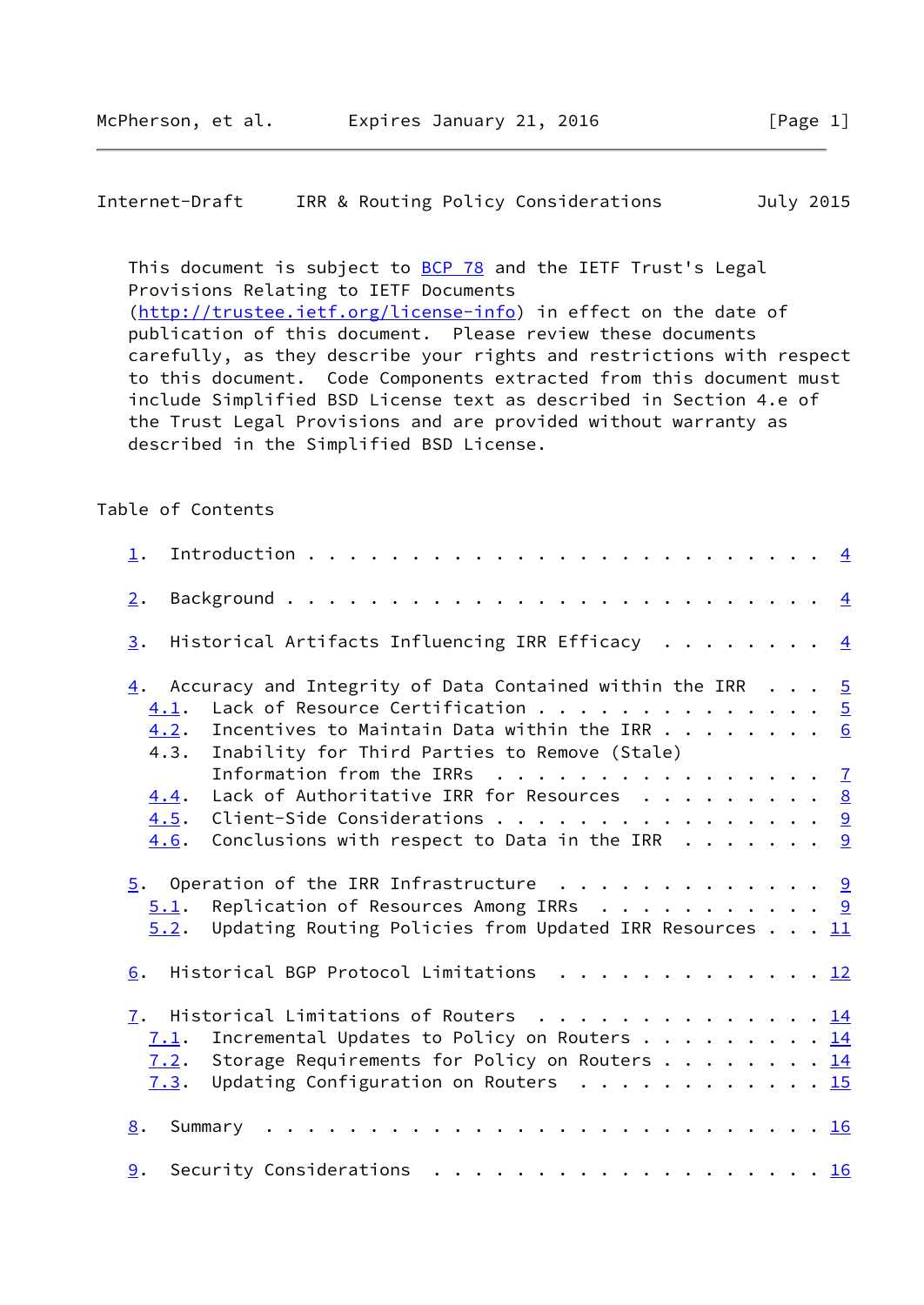| McPherson, et al. |                                     | Expires January 21, 2016 |  |  |  |  |  |  | [Page 2]  |
|-------------------|-------------------------------------|--------------------------|--|--|--|--|--|--|-----------|
| Internet-Draft    | IRR & Routing Policy Considerations |                          |  |  |  |  |  |  | July 2015 |
|                   |                                     |                          |  |  |  |  |  |  |           |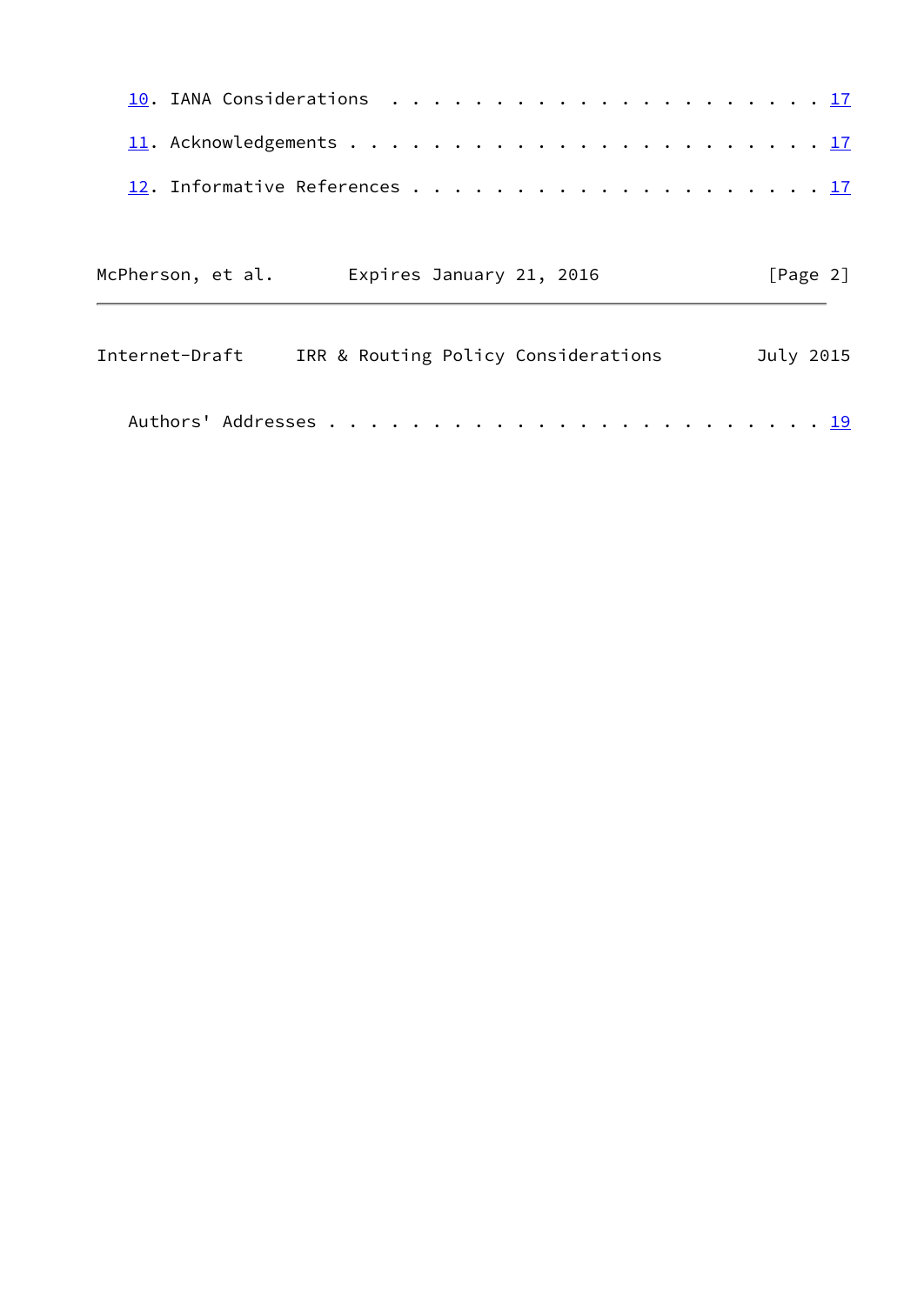### McPherson, et al. Expires January 21, 2016 [Page 3]

# <span id="page-3-1"></span>Internet-Draft IRR & Routing Policy Considerations July 2015

# <span id="page-3-0"></span>[1](#page-3-0). Introduction

 The purpose of this document is to catalog past issues influencing the efficacy of Internet Routing Registries (IRR) for inter-domain routing policy specification and application in the global routing system over the past two decades. Additionally, it provides a discussion regarding which of these issues still pose problems in practice, and which are no longer obstacles, but whose perceived drawbacks continue to stifle inter-provider policy-based filtering support and IRR utility to this day.

# <span id="page-3-2"></span>[2](#page-3-2). Background

 IRRs can be used to express a multitude of Internet number bindings and policy objectives, to include bindings between an origin AS and a given prefix, AS and community import and export policies for a given AS, as well as AS macros (as-sets in RPSL-speak) that convey the set of ASes for which a given AS intends to include in some common group.

As quoted from **Section [7 of \[RFC1787\]](https://datatracker.ietf.org/doc/pdf/rfc1787#section-7)**, Routing in a Multi-Provider Internet:

 While ensuring Internet-wide coordination may be more and more difficult, as the Internet continues to grow, stability and consistency of the Internet-wide routing could significantly benefit if the information about routing requirements of various organizations could be shared across organizational boundaries. Such information could be used in a wide variety of situations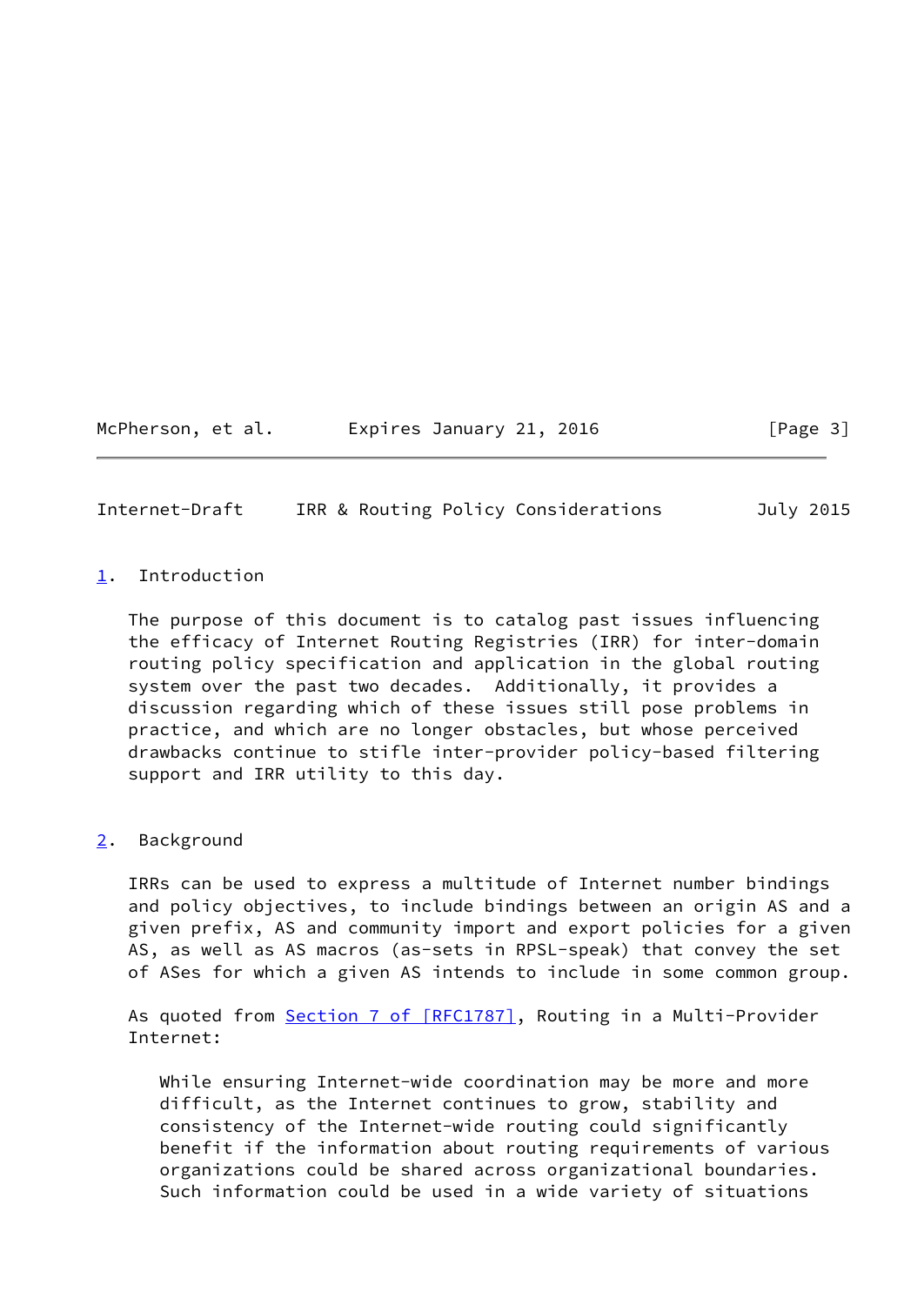ranging from troubleshooting to detecting and eliminating conflicting routing requirements. The scale of the Internet implies that the information should be distributed. Work is currently underway to establish depositories of this information (Routing Registries), as well as to develop tools that analyze, as well as utilize this information.

<span id="page-4-0"></span>[3](#page-4-0). Historical Artifacts Influencing IRR Efficacy

 The term IRR is often used, incorrectly, as a broad catch-all term to categorize issues related to the accuracy of data in the IRR, the Routing Policy Specification Language (RPSL) and the operational deployment of policy (derived from RPSL contained within the IRR) to routers. It is important to classify these issues into distinct categories so that the reader can understand which categories of issues are historical artifacts that are no longer applicable and which categories of issues still exist and might be addressed by the IETF.

| Expires January 21, 2016<br>McPherson, et al. | [Page 4] |
|-----------------------------------------------|----------|
|-----------------------------------------------|----------|

<span id="page-4-2"></span>Internet-Draft IRR & Routing Policy Considerations July 2015

 The following sections will separate out challenges related to the IRR into the following categories. First, accuracy and integrity of data contained within the IRR. Second, the Resource Policy Specification Language (RPSL) used to represent various types of data in the IRR. Third, operation of the IRR infrastructure, i.e.: synchronization of resources from one IRR to other IRRs. Finally, the methods related to extraction of policy from the IRR and the input plus activation of that policy within routers.

<span id="page-4-1"></span>[4](#page-4-1). Accuracy and Integrity of Data Contained within the IRR

 The following section will examine issues related to accuracy and integrity of data contained within the IRR.

<span id="page-4-3"></span>[4.1](#page-4-3). Lack of Resource Certification

 Internet number resources include IPv4 addresses, IPv6 addresses, Autonomous System Numbers (ASNs), and more. While these resources are generally allocated by hierarchical authorities, a general mechanism for formally verifying (such as through cryptographic mechanisms) when parties have been allocated resource remains an open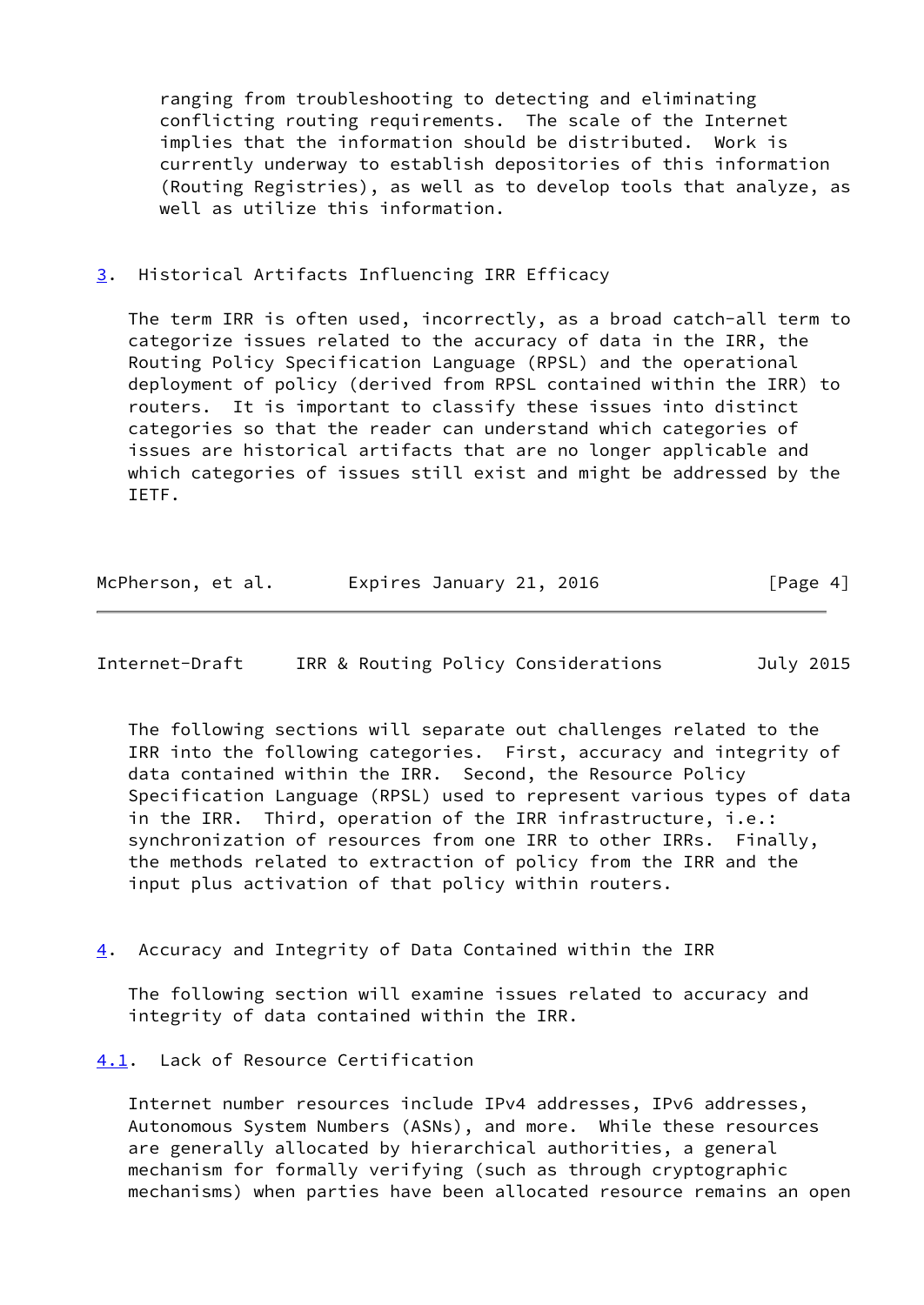challenge. We generally define such a system a Resource Certification System, and we note that some candidate examples of how such a general system might be implemented and deployed exist [\[TASRS](#page-20-1)], [RC HotNetsX], [\[RFC6480](https://datatracker.ietf.org/doc/pdf/rfc6480)].

 One of the largest weaknesses often cited with the IRR system is that the data contained within the IRRs is out of date or lacks integrity. This is largely attributable to the fact that existing IRR mechanisms do not provide ways for a relying party to (cryptographically) verify the validity of an IRR object. That is, there has never existed a resource certification infrastructure that enables a resource holder to authorize a particular autonomous system to originate network layer reachability advertisements for a given IPv4 or IPv6 prefix. It should be noted that this is not a weakness of the underlying Routing Policy Specification Language (RPSL) [\[RFC2622](https://datatracker.ietf.org/doc/pdf/rfc2622)], but rather, was largely the result of no clear demand by the operator community for Internet Number Resource Registries to provide sufficient resource certification infrastructure that would enable a resource holder to develop a cryptographic binding between, for example, a given AS number and an IP prefix.

 Another noteworthy (but slightly different) deficiency in the IRR system is the absence of a tangible tie between the resource and the resource holder. That is, generally there is no assurance of the validity of objects at their creation time (except for a subset of, for example, the RIPE IRR where RPSS [\[RFC2725](https://datatracker.ietf.org/doc/pdf/rfc2725)] attests for RIPE

| McPherson, et al. | Expires January 21, 2016 | [Page 5] |
|-------------------|--------------------------|----------|
|-------------------|--------------------------|----------|

<span id="page-5-0"></span>Internet-Draft IRR & Routing Policy Considerations July 2015

 address holders and RIPE ASN holders). If a resource holder's authorization cannot be certified, then consumers cannot verify attestations made. In effect, without resource certification, consumers are basically only certifying the assertions that the creator / maintainer of the resource object has made (not if that assertion is valid).

 The RIPE community addressed this last issue by putting in a foundation policy [[RIPE2007-01](#page-20-2)], which requires a contractual link between the RIPE NCC and the end user in direct assignment + ASN assignment cases, which weren't previously covered by LIR contracts for address allocations. There were a couple of intentions with this policy:

1. There was an encumbrance placed in the policy for the LIR to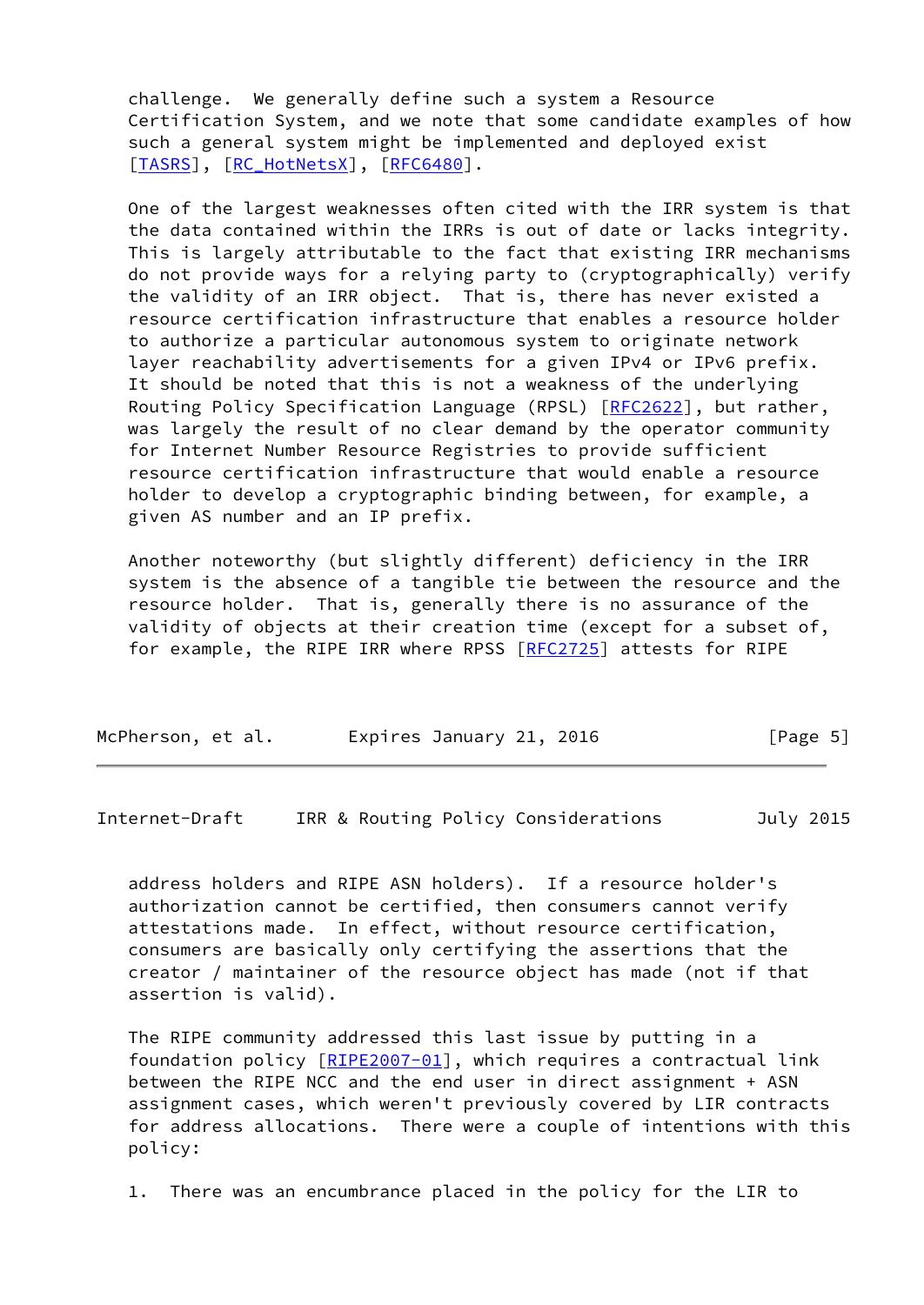charge the end-user for provider independent resources. This action created a collection mechanism for PI address resources (IPv4 / IPv6 space, ASNs).

- 2. It guaranteed that all RIPE NCC allocated/assigned space would be subject to a contractual link, and that this contractual chain might end up actually meaning something when it came to the issue of who made what claim about what number resource.
- 3. It tied into the RIPE NCC's object grandfathering policy which ties the registration details of the end-user to the object registered in the IRR database.

 While this policy specifically addressed PI/portable space holders, other regions address this issue, too. Further, it is indeed a prerequisite for resource certification, though it does not directly address the IRR deficiencies.

 One of the central observations of this policy was that without a chain-of-ownership functionality in IRR databases, the discussion of certifying their contents becomes moot.

<span id="page-6-0"></span>[4.2](#page-6-0). Incentives to Maintain Data within the IRR

 A second problem with data contained in the IRRs is that the incentives for resource holders to maintain both accurate and up-to date information in one, or more, IRRs; including deletion of out-of date or stale data from the IRRs can diminish rapidly when changing their peering policies (such as switching transit providers). Specifically, there is a very strong incentive for an ISP's customers to register new routing information in the IRR, because some ISPs enforce a strict policy that they will only build or update a customer's prefix-lists applied to the customer's inbound eBGP

| McPherson, et al. | Expires January 21, 2016 | [Page 6] |
|-------------------|--------------------------|----------|
|-------------------|--------------------------|----------|

<span id="page-6-1"></span>Internet-Draft IRR & Routing Policy Considerations July 2015

 sessions based off information found within the IRRs. Unfortunately, there is little incentive for an ISP's customers to remove out-of date information from an IRR, most likely attributed to the fact that some ISPs do not use, or enforce use of, data contained within the IRRs to automatically build incoming policy applied to customer's eBGP sessions. For example, if a customer is terminating service from one ISP that requires use of IRR data to build incoming policy and, at the same time, enabling service with another ISP that does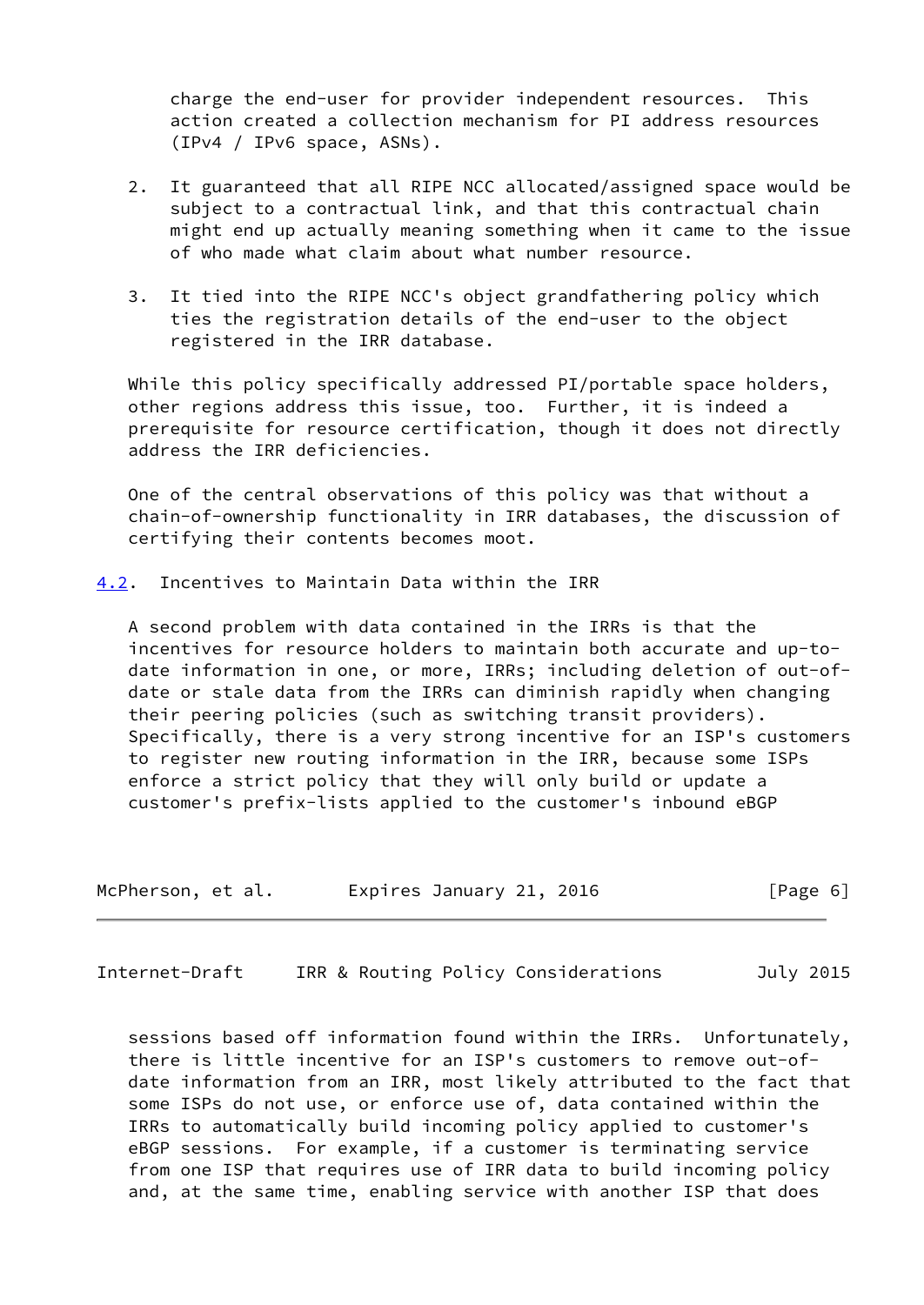not require use of IRR data, then that customer will likely let the data in the IRR become stale or inaccurate.

 Further, policy filters are almost exclusively generated based on the origin AS information contained within IRR route objects and used by providers to filter downstream transit customers. Since providers only look for route objects containing the origin AS of their downstream customer(s), stale route objects with historical and, possibly, incorrect origin AS information are ignored. Assuming that the downstream customer(s) do not continue to announce those routes with historical, or incorrect, origin AS information in BGP to the upstream provider, there is no significant incentive to remove them as they do not impact offline policy filter generation nor routing on the Internet. On the other hand, the main incentive that causes the Service Provider to work with downstream customer(s) is when the resultant filter list becomes too large that it is difficult for it to be stored on-board PE routers; however, this is more practically an operational issue with very old, legacy PE routers, not more modern PE router hardware with more robust Control Plane Engines.

<span id="page-7-1"></span>[4.3](#page-7-1). Inability for Third Parties to Remove (Stale) Information from the IRRs

 A third challenge with data contained in IRRs is that it is not possible for IRR operators, and ISPs who use them, to proactively remove (perceived) out-of-date or "stale" resources in an IRR, on behalf of resource holders who may not be diligent in maintaining this information themselves. The reason is that, according to the Resource Policy Specification Language (RPSL) [[RFC2622](https://datatracker.ietf.org/doc/pdf/rfc2622)], only the resource holder ('mntner') specified in a 'mnt-by' value field of an RPSL resource is authorized to add, modify or delete their own resources within the IRR. To address this issue, the 'auth-override' mechanism [[RFC2725](https://datatracker.ietf.org/doc/pdf/rfc2725)] was later developed that would have enabled a third party to update and/or remove "stale" resources from the IRR. While it is unclear if this was ever implemented or deployed, it does provide language semantics needed to overcome this obstacle.

 Nevertheless, with such a mechanism in place, there is still a risk that the original RPSL resource holder would not receive notifications (via the 'notify' attribute in various RPSL resources)

McPherson, et al. Expires January 21, 2016 [Page 7]

<span id="page-7-0"></span>Internet-Draft IRR & Routing Policy Considerations July 2015

about the pending or actual removal of a resource from the IRR in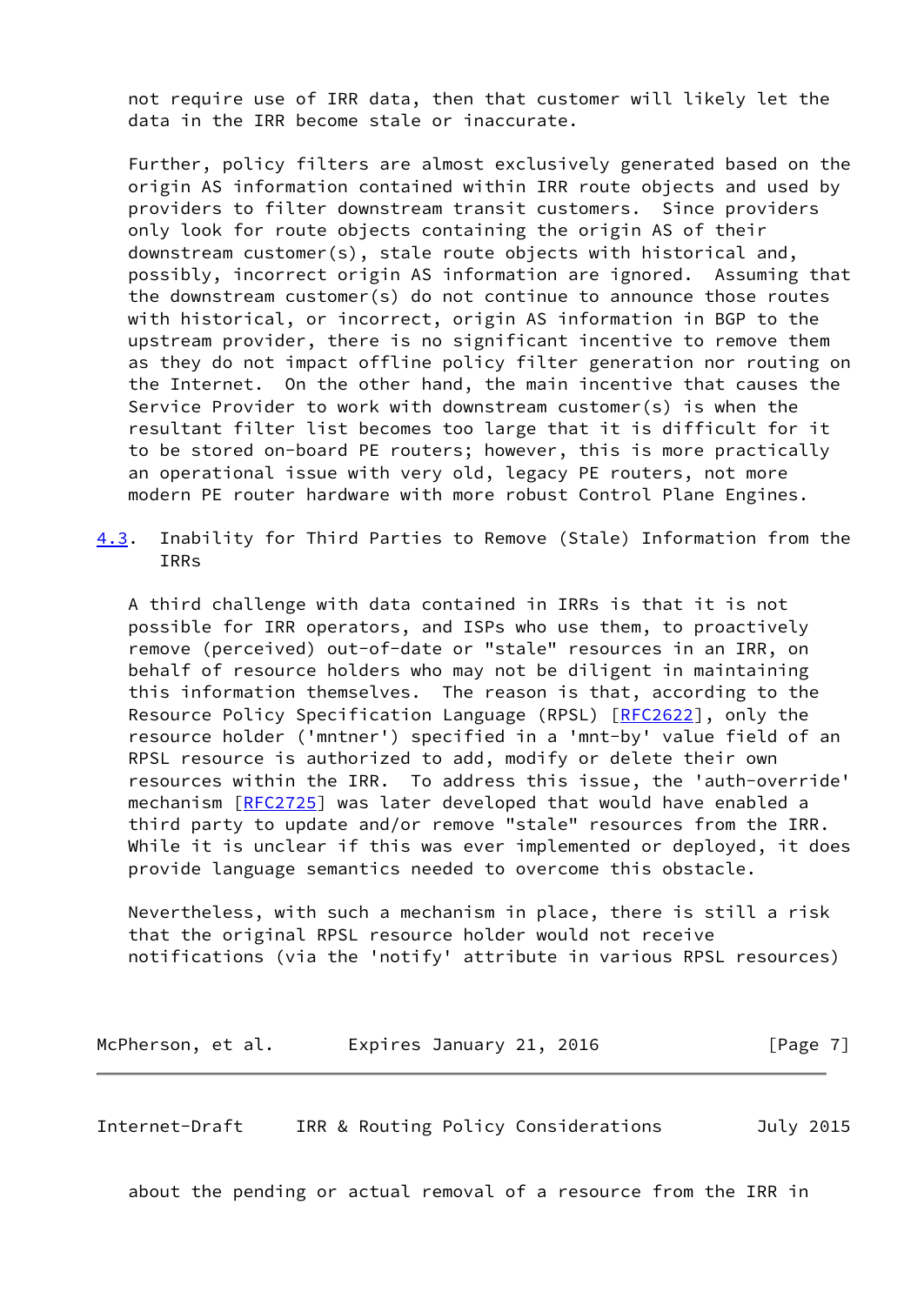time to halt that action if those resources were still being used. In this case, if the removal of a resource was not suspended, it could potentially result in an unintentional denial of service for the RPSL resource holder when, for example, ISPs automatically generated and deployed a new policy based on the newly removed resources from the IRR, thus dropping any reachability announcement for the removed resource in eBGP.

#### <span id="page-8-0"></span>[4.4](#page-8-0). Lack of Authoritative IRR for Resources

According to  $[REC2622]$ , within an RPSL resource "the source attribute specifies the registry where the object is registered." Note that this source attribute only exists within the RPSL resource itself. Unfortunately, given a specific resource, (e.g.: a specific IPv4 or IPv6 prefix), most of the time it is impossible to tell a priori the authoritative IRR where to query and retrieve an authoritative copy of that resource.

 This makes it difficult for consumers of data from the IRR to automatically know the authoritative IRR of a resource holder, which will contain their most up-to-date set of resources. This is typically not a problem for an ISP that has a direct (customer) relationship with the resource holder, because the ISP will ask the resource holder which (authoritative) IRR to pull their resources from on, for example, a "Customer BGP Order Form". However, third parties that do not have a direct relationship with the resource holder, have a difficult time attempting to infer the authoritative IRR, preferred by the resource holder, that likely contains the most up-to-date set of resources. As a result, it would be helpful for third parties if there was a robust referral mechanism so that a query to one IRR would be automatically redirected toward the authoritative IRR for the most up-to-date and authoritative copy of that particular resource. This problem is worked around by individual IRR operators storing a local copy of other IRR's resources, through periodic mirroring, which allows the individual IRR to respond to a client's query with all registered instances of a particular IRR resource that exist in both the local IRR and all other IRRs. Of course, the problem with this approach is that an individual IRR operator is under no obligation to mirror all other IRRs and, in practice, some IRRs do not mirror the resources from all other IRRs. This could lead to the false impression that a particular resource is not registered or maintained at a particular IRR. Furthermore, the authentication process of accepting updates by any given IRR may, or may not, be robust enough to overcome impersonation attacks. As a result, there is no rigorous assurance that a mirrored RPSL statement was actually made by the authorized resource holder.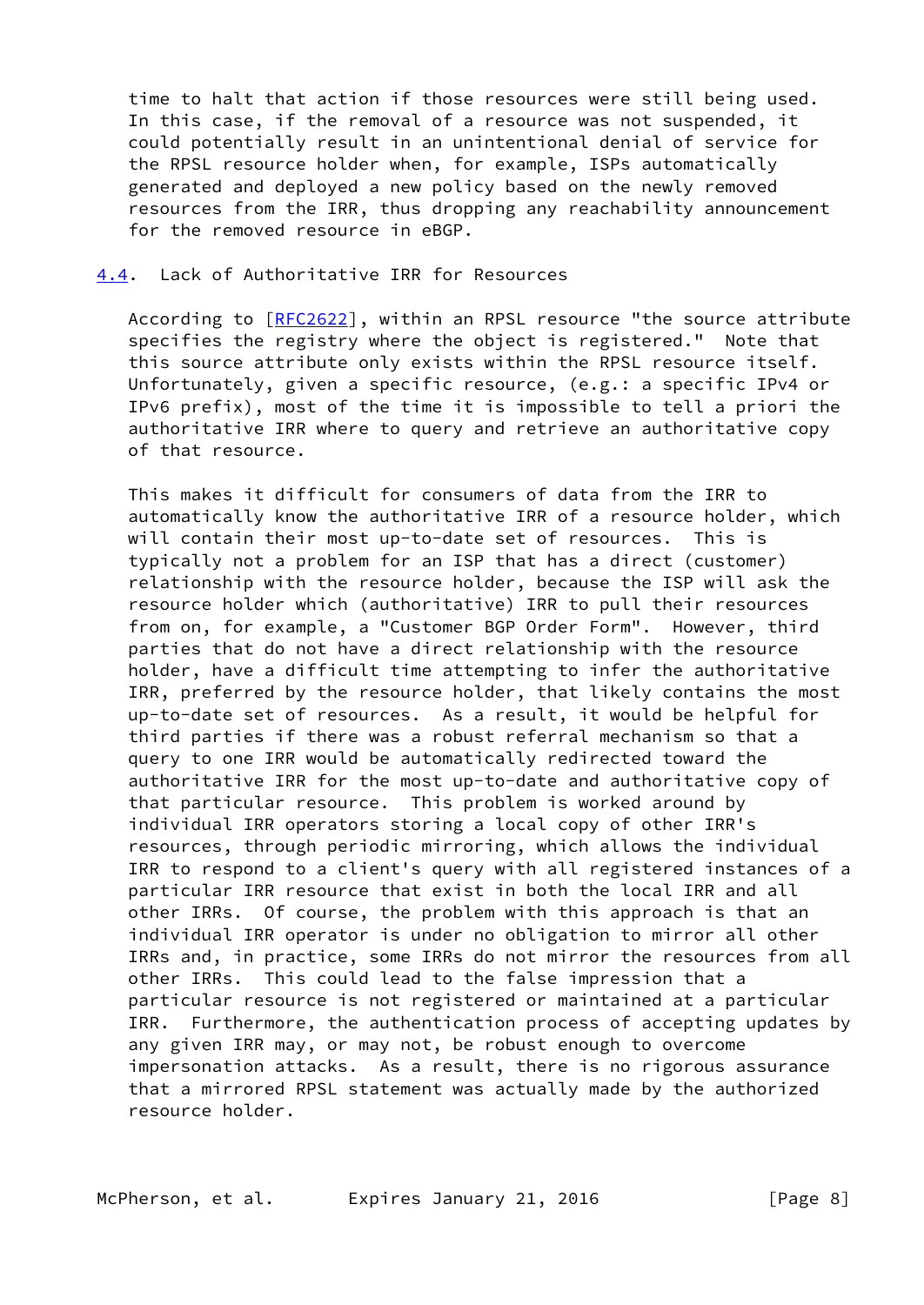# <span id="page-9-1"></span><span id="page-9-0"></span>[4.5](#page-9-0). Client-Side Considerations

 There are no provisions in the IRR mode for ensuring the confidentiality component for clients issuing queries. The overall Confidentiality, Integrity, and Availability (CIA) model of the system does lack this component, because the interface to IRRs is over an unencrypted TCP connection to port 43. This leaves the transaction open to inspection such that an adversary could be able to inspect the query and the response. However, the IRR system is intended to be composed of public policy information, and protection of queries was not part of the protection calculus when it was designed, though the use of Transport Layer Security (TLS) [[RFC5246\]](https://datatracker.ietf.org/doc/pdf/rfc5246) would address protections of query information.

<span id="page-9-2"></span>[4.6](#page-9-2). Conclusions with respect to Data in the IRR

 All of the aforementioned issues related to integrity and accuracy of data within the IRR stem from a distinct lack of resource certification for resources contained within the IRR. Only now is an experimental test bed that reports to provide this function (under the auspices of the Resource PKI [\[RFC6480](https://datatracker.ietf.org/doc/pdf/rfc6480)]) being formally discussed, which could also aid in certification of resources within the IRR. It should be noted that the RPKI is only currently able to support signing of Route Origin Authorization (ROA) resources that are the equivalent of 'route' resources in the IRR. There has been some sentiment that the RPKI currently is not scoped to address the same set of issues and the nuanced policy applications that providers leverage in RPSL. It is unclear if, in the future, the RPKI will be extended to support additional resources that already exist in the IRR, e.g.: aut-num, as-net, route-set, etc. Finally, a seemingly equivalent resource certification specification for all resources in the IRR has already been developed [[RFC2725\]](https://datatracker.ietf.org/doc/pdf/rfc2725), however it is unclear how widely it was ever implemented or deployed.

#### <span id="page-9-3"></span>[5](#page-9-3). Operation of the IRR Infrastructure

## <span id="page-9-4"></span>[5.1](#page-9-4). Replication of Resources Among IRRs

 Currently, several IRRs [\[IRR\\_LIST](#page-18-5)] use a Near-Real-Time Mirroring (NRTM) protocol to replicate each others contents. However, this protocol has a several weaknesses. Namely, there is no way to validate that the copy of mirrored source is correct and synchronization issues have often resulted. Furthermore, the NRTM protocol does not employ any security mechanisms. The NRTM protocol relies on a pull mechanism and is generally configured with a poll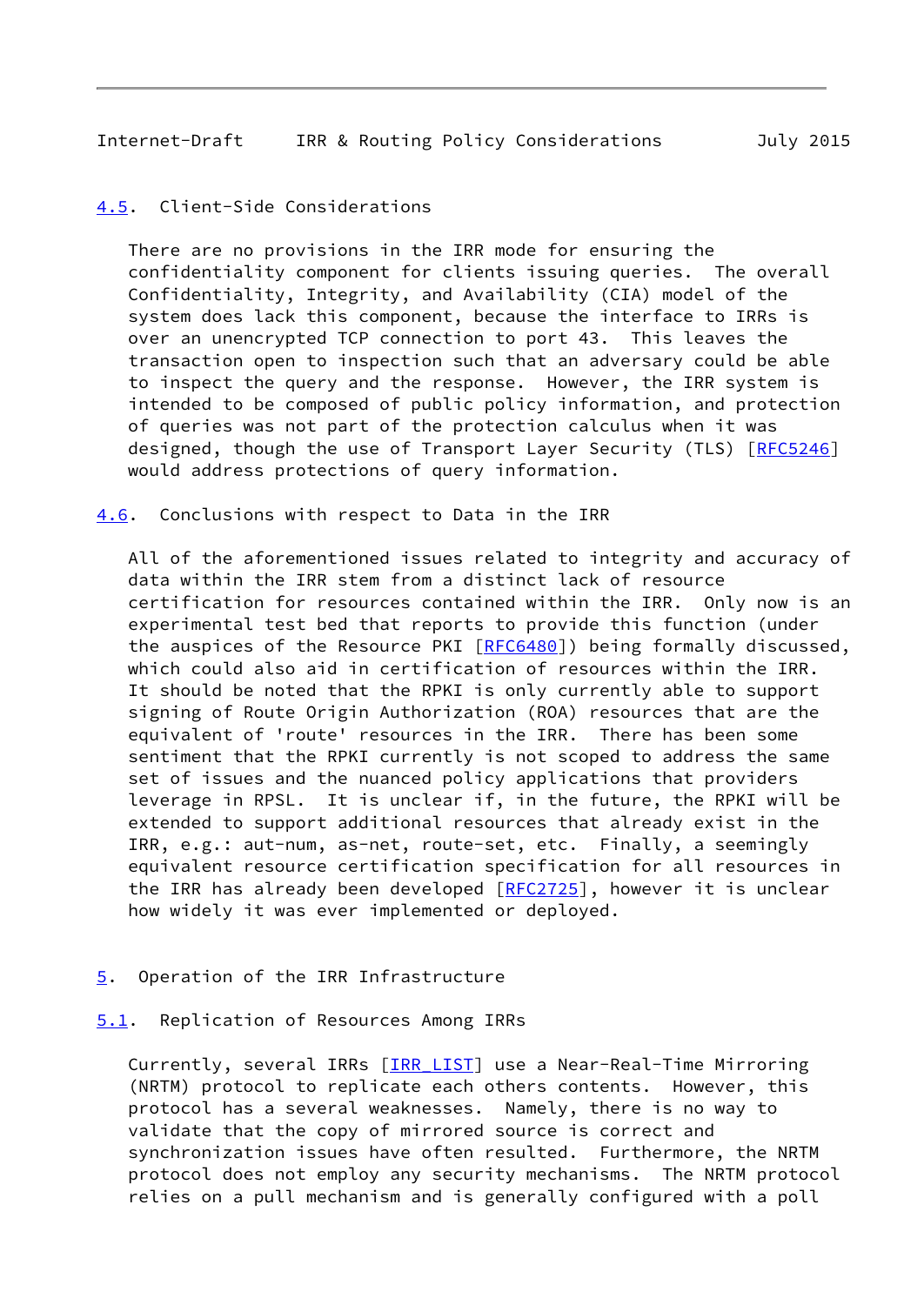interval of 5 to 10 minutes. There is currently no mechanism to notify an IRR when an update has occurred in a mirrored IRR so that

McPherson, et al. Expires January 21, 2016 [Page 9]

Internet-Draft IRR & Routing Policy Considerations July 2015

an immediate update can be made.

 Some providers employ a process of mirroring an instance of an IRR that involves downloading a flat text file copy of the IRR that is made available via FTP [\[RFC0959](https://datatracker.ietf.org/doc/pdf/rfc0959)]. These FTP files are exported at regular intervals of typically anywhere between 2 and 24 hours by the IRRs. When a provider fetches those text files, it will process them to identify any updates and reflect changes within its own internally maintained database. The use of an internally maintained database is out-of-scope of this document, but is generally used to assist with more straightforward access to or modification of data by the IRR operator. Providers typically employ a 24 hour cycle to pull updated resources from IRRs. Thus, depending on when resource holders submitted their changes to an IRR, it may take up to 24 hours for those changes to be reflected in their policy configurations. In practice, it appears that the RPKI will also employ a 24 hour cycle whereby changes in resources are pushed out to other RPKI caches [\[RPKI\\_SIZING](#page-20-3)].

IRRs originated from **Section [7 of \[RFC1787\]](https://datatracker.ietf.org/doc/pdf/rfc1787#section-7)**, specifically: "The scale of the Internet implies that the [routing requirements] information should be distributed." Regardless, the practical effect of an organization maintaining its own local cache of IRR resources is an increase in resource resiliency (due to multiple copies of the same resource being geographically distributed), a reduction in query time for resources and, likely, a reduction in inter-domain bandwidth consumption and associated costs. This is particularly beneficial when, for example, an ISP is evaluating resources in an IRR just to determine if there are any modifications to those resources that will ultimately be reflected in a new routing policy that will get propagated to (edge) routers in the ISP's network. Cache locality results in reduced inter-domain bandwidth utilization for each round trip.

 On the other hand, it is unclear from where the current provider replication interval of 24 hours originated or even whether it still provides enough freshness in the face of available resources, particularly in today's environment where a typical IRR system consists of a (multi-core) multi-GHz CPU connected to a network via a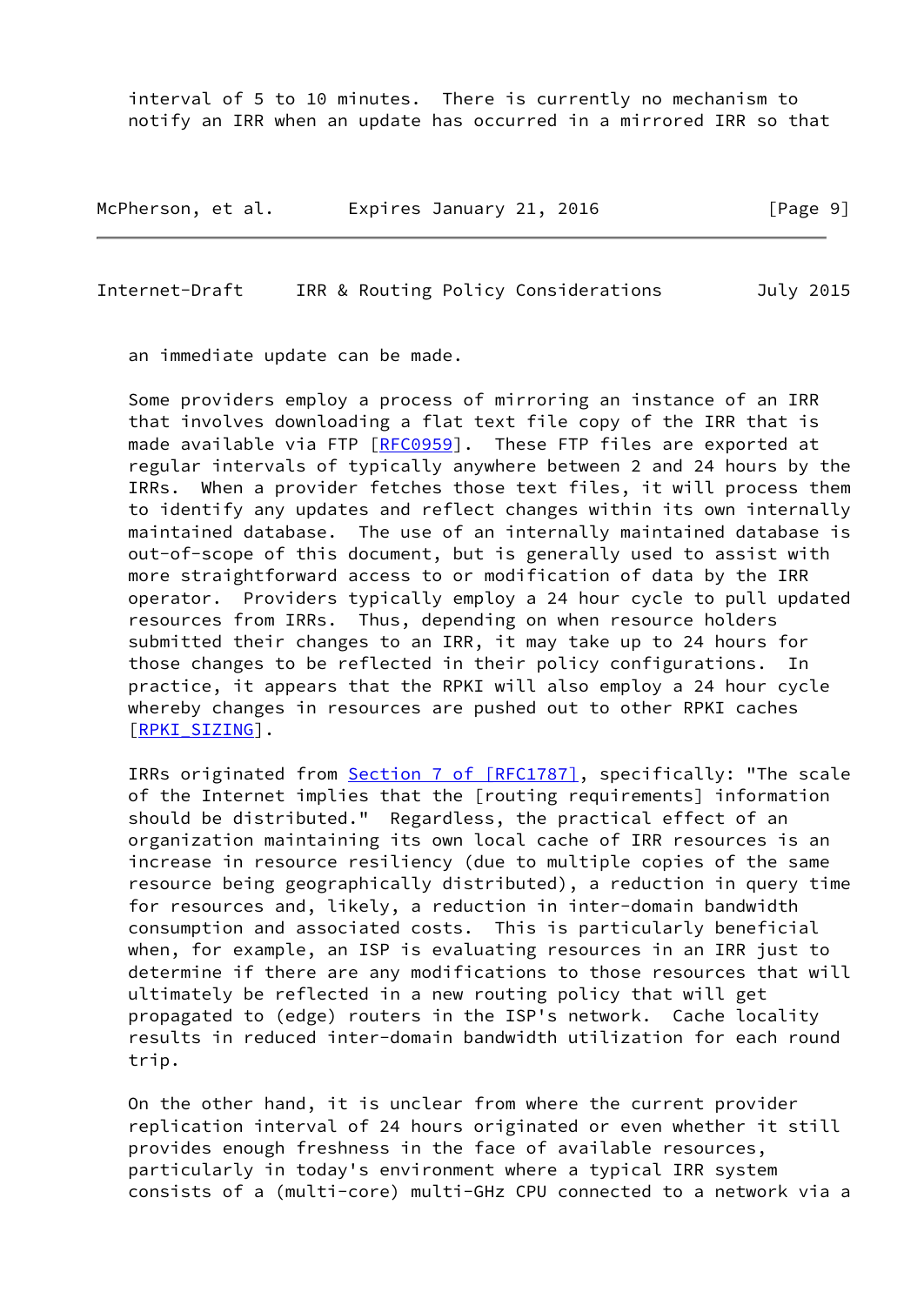physical connection of 100 Mbps or, more likely, higher bandwidth. In addition, increasing bandwidth demands have shifted demand towards circuit sizes used by ISPs to 10 Gbps, thus eliminating bandwidth as a significant factor in the transfer of data between IRRs. Furthermore, it should be noted that Merit's Internet Routing Registry Daemon (IRRd) [\[MERIT-IRRD](#page-18-6)], uses 10 minutes as its default for "irr\_mirror\_interval".

Lastly, it should be noted that [\[RFC2769](https://datatracker.ietf.org/doc/pdf/rfc2769)], Routing Policy System

| McPherson, et al. | Expires January 21, 2016 | [Page 10] |
|-------------------|--------------------------|-----------|
|-------------------|--------------------------|-----------|

<span id="page-11-1"></span>Internet-Draft IRR & Routing Policy Considerations July 2015

 Replication, attempted to offer a more methodical solution for distributed replication of resources between IRRs. It is unclear why this RFC failed to gain traction, but it is suspected that this was due to that specification's reliance on [\[RFC2725](https://datatracker.ietf.org/doc/pdf/rfc2725)], Routing Policy System Security, that addressed "the need to assure integrity of the data by providing an authentication and authorization model." Indeed, [\[RFC2725](https://datatracker.ietf.org/doc/pdf/rfc2725)] attempts to add an otherwise absent security model to the integrity of policy statements made in RPSL. Without formal protections, it is possible for anyone to author a policy statement about an arbitrary set of resources, and publish it (as discussed above in Section [Section 4.1](#page-4-3).

<span id="page-11-0"></span>[5.2](#page-11-0). Updating Routing Policies from Updated IRR Resources

 Ultimately, the length of time it takes to replicate resources among IRRs is, generally, the dominant factor in reflecting changes to resources in policy that is eventually applied within the Control Plane of routers. The length of time to update network elements will vary considerably depending on the size of the ISP and the number of IRR resources that were updated during any given interval. However, there are a variety of common techniques, that are outside the scope of this document, that allow for this automated process to be optimized to considerably reduce the length of time it takes to update policies in the ISP's network.

 An ISP will begin the process of updating the policy in their network, by first fetching IRR resources associated with, for example, a customer ASN attached to their network. Next, the ISP constructs a new policy associated to that customer and then evaluates if that new policy is different from existing policy associated with that same customer. If there are no changes between the new and existing policy associated with that customer, then the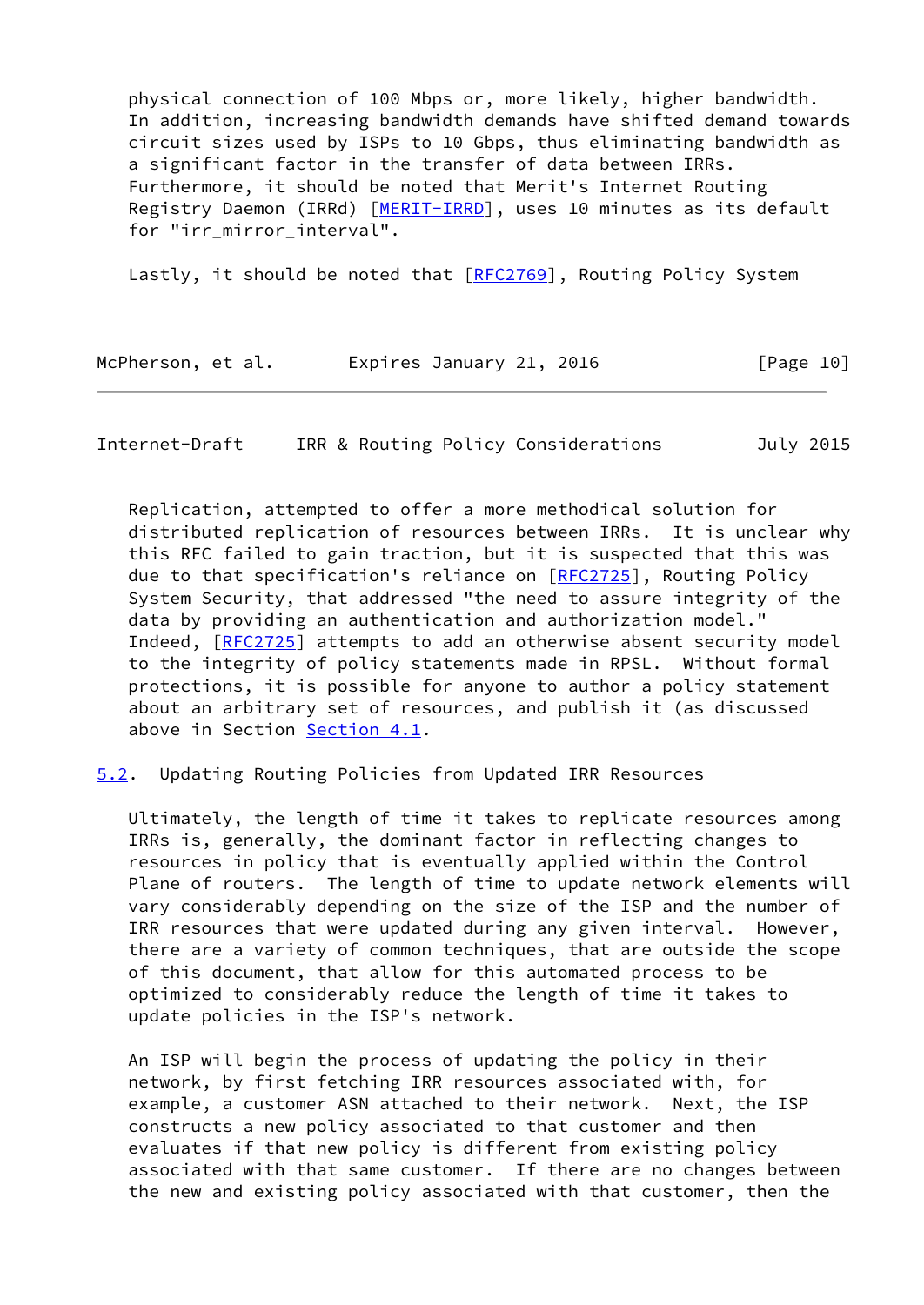ISP does not make any changes to the policy in their routers specific to that customer. On the other hand, if the new policy does reflect changes from the existing policy for that customer, then the ISP begins a process of uploading the new policy to the routers attached to that customer.

 The process of constructing a new policy involves use of a set of programs, e.g.: IRRtoolset, that performs recursive expansion of an RPSL aut-num resource, that comprises an arbitrary combination of other RPSL aut-num, as-set, route and route-set resources, according to procedures defined by RPSL. The end result of this process is, traditionally, a router vendor dependent configuration snippet that defines the routing policy for that customer. This routing policy may consist of the set of IPv4 or IPv6 prefixes, associated prefix lengths and AS\_PATH's that are supposed to be accepted from a customer's eBGP session. However, if indicated in the appropriate

| McPherson, et al. | Expires January 21, 2016 | [Page 11] |
|-------------------|--------------------------|-----------|
|-------------------|--------------------------|-----------|

<span id="page-12-0"></span>Internet-Draft IRR & Routing Policy Considerations July 2015

 RPSL resource, the policy may also set certain BGP Attributes, such as MED, AS\_PATH prepend value, LOCAL\_PREF, etc., at either the incoming eBGP session from the customer or on static routes that are originated by the resource holder.

 An ISP's customers may not adequately plan for pre-planned maintenance or, more likely, need to rapidly begin announcing a new IP prefix as a result of, for example, an emergency turn-up of the ISP customer's new downstream customer. Unfortunately, the routine, automated process employed by the ISP means that they may not begin updating their routing policy on their network for up to 24 hours, because the ISP or the IRRs the ISP uses might only mirror changes to IRR resources once every 24 hours. The time interval for the routine/automated process is not responsive to the needs of directly paying customer(s) who need rapid changes in their policy in rare situations. In these situations, when a customer has an urgent need for updates to take effect immediately, they will call the Network Operations Center (NOC) of their ISP and request that the ISP immediately fetch new IRR objects and push those changes out to their network. This is often accomplished in as little as five minutes from the time a customer contacts their ISP's NOC to the time a new filtering policy is pushed out to the PE routers that are attached to that customer's Attachment Circuits (AC's). It is conceivable that some ISPs automate this using out-of-band mechanisms as well, although the authors are unaware of any existing mechanisms that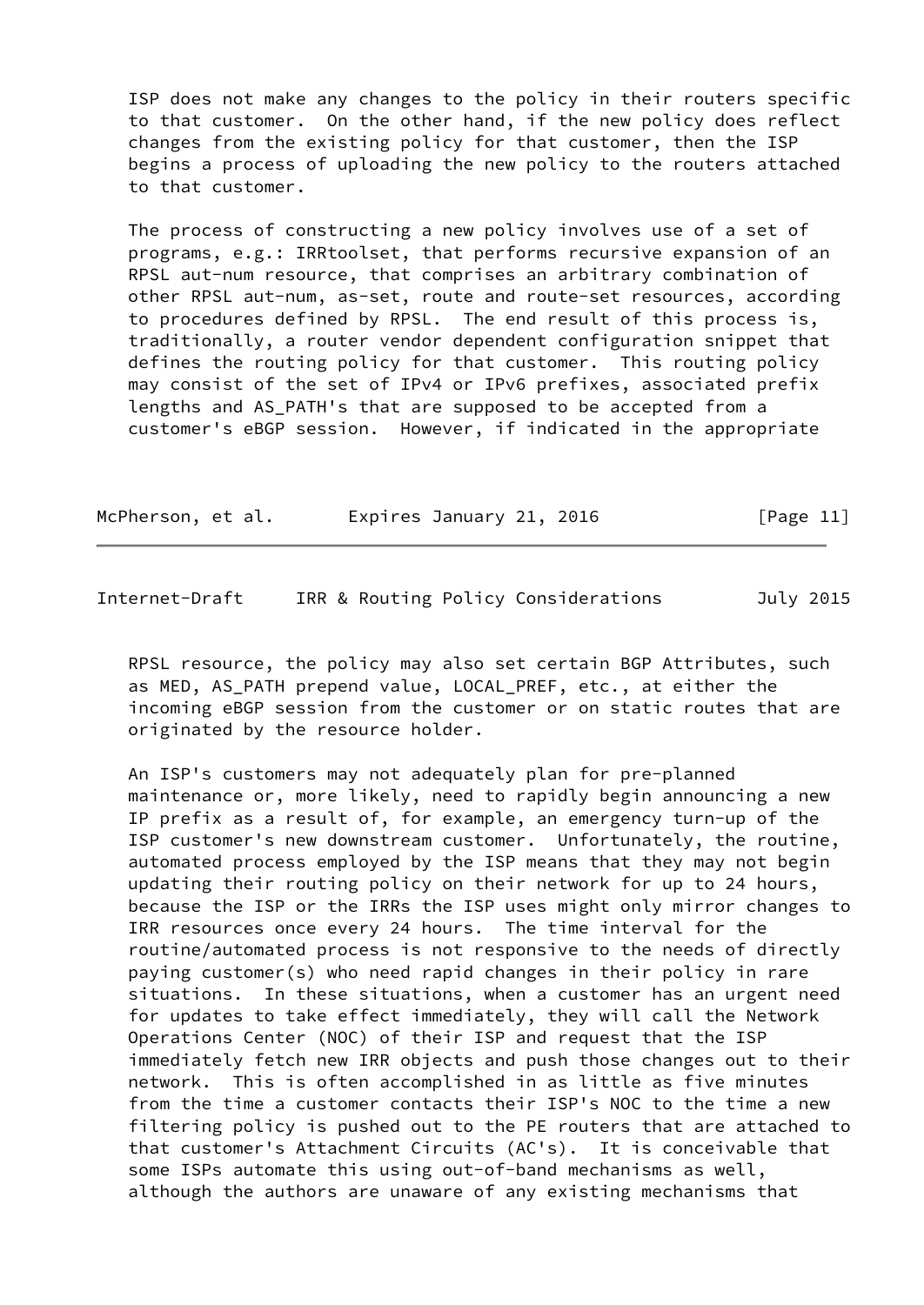support this.

 Ultimately, the aforementioned latency with respect to "emergency changes" in IRR resources that need to be reflected in near-real-time in the network is compounded if the IRR resources were being used by third party ISPs to perform filtering on their peering circuits, where typically no such policies are employed today for this very reason. It is likely that the length of time that it takes IRRs to mirror changes will have to be dramatically reduced. There will need to be a corresponding reduction in the time needed by ISPs to evaluate whether those changes need to be re-compiled and reflected in router policies, which would then get pushed out to ASBR's and connected to peering circuits on their network.

#### <span id="page-13-0"></span>[6](#page-13-0). Historical BGP Protocol Limitations

 As mentioned previously, after a resource holder made changes to their resources in an IRR, those changes would automatically be distributed to other IRRs, ISPs would then learn of those changes, generate a new BGP policies, and then apply those to the appropriate subset of routers in their ASes. However, in the past, one additional step is necessary in order to have any of those new BGP

| McPherson, et al. | Expires January 21, 2016 | [Page 12] |
|-------------------|--------------------------|-----------|
|-------------------|--------------------------|-----------|

Internet-Draft IRR & Routing Policy Considerations July 2015

 policies take effect in the Control Plane and to allow/deny the updated resource from a customer to their ISP and from their immediately upstream ISP to the ISP's peers. It was necessary (often manually) to actually induce BGP on each router to apply the new policy within the Control Plane, thus learning of a newly announced/ changed IP prefix (or, dropping a deleted IP prefix). Unfortunately, most of these methods were not only highly operationally impactful, but also affected traffic forwarding to IP destinations that were unrelated to the most recent changes to the BGP policy.

 Historically, a customer would have to (re-)announce the new IP prefix toward their ISP, but only after the ISP had placed the new BGP policies into affect. Alternatively, the ISP would have to reset the entire PE-CE eBGP session either by: a) bouncing the entire interface toward the customer, (e.g.: shutdown/no shutdown); or, b) clearing the eBGP session toward the customer, (e.g.: clear ip bgp neighbor >IP address of CE router<). The latter two cases were, of course, the most highly impactful and thus could generally only be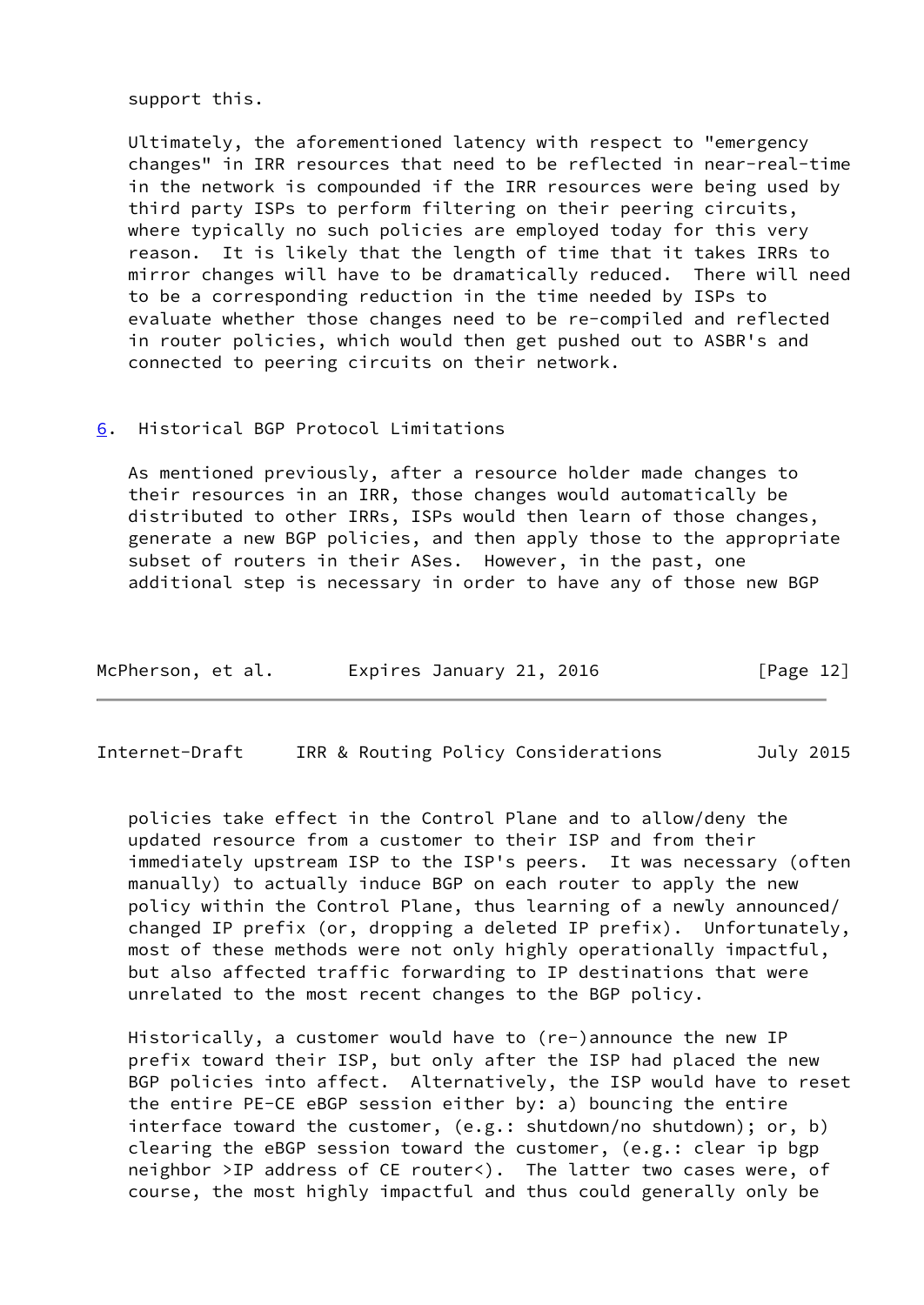performed off-hours during a maintenance window.

 Once the new IP prefix has been successfully announced by the customer and permitted by the newly updated policy at the ISP's PE's (attached to that customer), it would be propagated to that ISP's ASBR's, attached to peers, at the perimeter of the ISP network. Unfortunately, if those peers had either not yet learned of the changes to resources in the IRR or pushed out new BGP policies (and, reset their BGP sessions immediately afterward) incorporating those changes, then the newly announced route would also get dropped at the ingress ASBR's of the peers.

 Ultimately, either of the two scenarios above further lengthen the effective time it would take for changes in IRR resources to take effect within BGP in the network. Fortunately, BGP has been enhanced over the last several years in order that changes within BGP policy will take affect without requiring a service impacting reset of BGP sessions. Specifically, BGP soft-reconfiguration ([[RFC2918\]](https://datatracker.ietf.org/doc/pdf/rfc2918) [Section](#page-3-0) [1](#page-3-0)) and, later, Route Refresh Capability for BGP-4 [[RFC2918](https://datatracker.ietf.org/doc/pdf/rfc2918)] were developed so that ISPs, or their customers, could induce BGP to apply a new policy while leaving both the existing eBGP session active as well as (unaffected) routes active in both the Loc-RIB and, more importantly, FIB of the router. Thus, using either of these mechanisms, an ISP or its peers currently will deploy a newly generated BGP policy, based on changes to resources within the IRR, and immediately trigger a non-service impacting notification to the BGP process to have those changes take effect in their Control Plane, either allowing a new IP prefix to be announced or an old IP prefix to be dropped. This dramatically reduces the length of time after changes are propagated throughout the IRRs to when those changes are

McPherson, et al. Expires January 21, 2016 [Page 13]

<span id="page-14-1"></span>Internet-Draft IRR & Routing Policy Considerations July 2015

actually operational within BGP policy in an ISP's network.

### <span id="page-14-0"></span>[7](#page-14-0). Historical Limitations of Routers

<span id="page-14-2"></span>[7.1](#page-14-2). Incremental Updates to Policy on Routers

 Routers in the mid 1990's rarely supported incrementally updatable prefix filters for BGP, and therefore, if new information was received from a policy or internal configuration database that would impact a policy applied to a given eBGP peer, the entire prefix list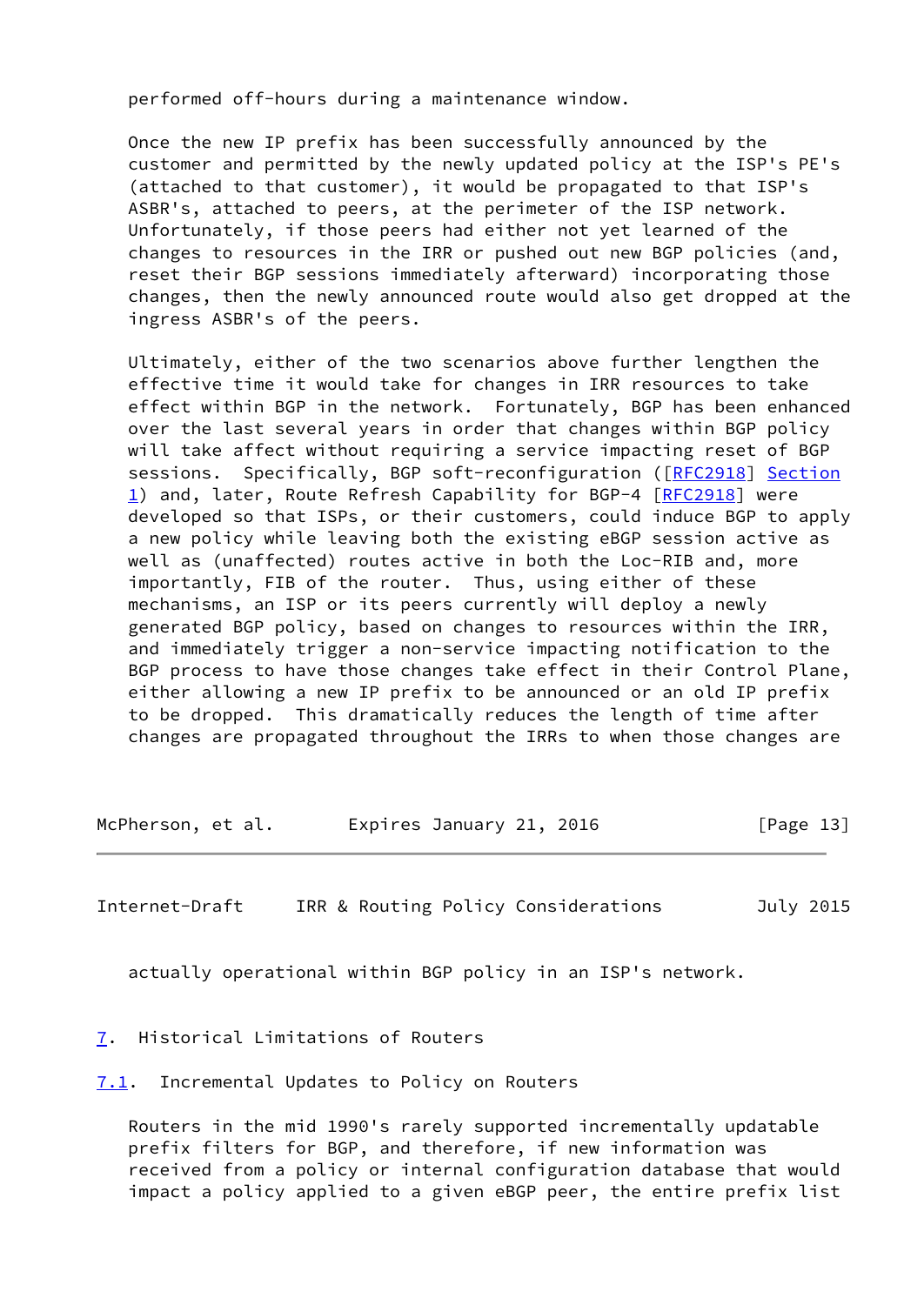or access list would need to be deleted and rewritten, compiled, and installed. This was very tedious and commonly led to leaked routes during the time when the policy was being rewritten, compiled, and applied on a router. Furthermore, application of a new policy would not automatically result in new ingress or egress reachability advertisements, from that new policy, because routers at the time would require a reset of the eBGP sessions for routing information to be evaluated by the new policy. Of course, resetting of an eBGP session had implications on traffic forwarding during the time the eBGP session was reestablished and new routing information was learned.

 Routers now support the ability to perform incremental, and in situ, updates to filter lists consisting of IP prefixes and/or AS\_PATH's that are used within an ingress or egress BGP policy. In addition, routers also can apply those incremental updates to policy, with no traffic disruption, using BGP soft-reconfiguration or BGP Route Refresh, as discussed in the previous section.

<span id="page-15-0"></span>[7.2](#page-15-0). Storage Requirements for Policy on Routers

 Historically, routers had very limited storage capacity and would have difficulty in storing an extremely large BGP policy on-board. This was typically the result of router hardware vendors using an extremely limited amount of NVRAM for storage of router configurations.

 Another challenge with historical router hardware was that writing to NVRAM was extremely slow. For example, when the router configuration had changed as a result of updating a BGP policy that needed to accommodate changes in IRR resources, this would result in extremely long times to write out these configuration changes. Sometimes, due to bugs, this would result in loss of protocol keep-alives. This would cause an impact to routing or forwarding of packets through the platform.

The above limitations have largely been resolved with more modern

| McPherson, et al. | Expires January 21, 2016 | [Page 14] |
|-------------------|--------------------------|-----------|
|-------------------|--------------------------|-----------|

<span id="page-15-1"></span>Internet-Draft IRR & Routing Policy Considerations July 2015

 equipment from the last few years shipping with increasing amounts of non-volatile storage such as: PCMCIA or USB Flash Cards, Hard Disk Drives or Solid State Disk Drives.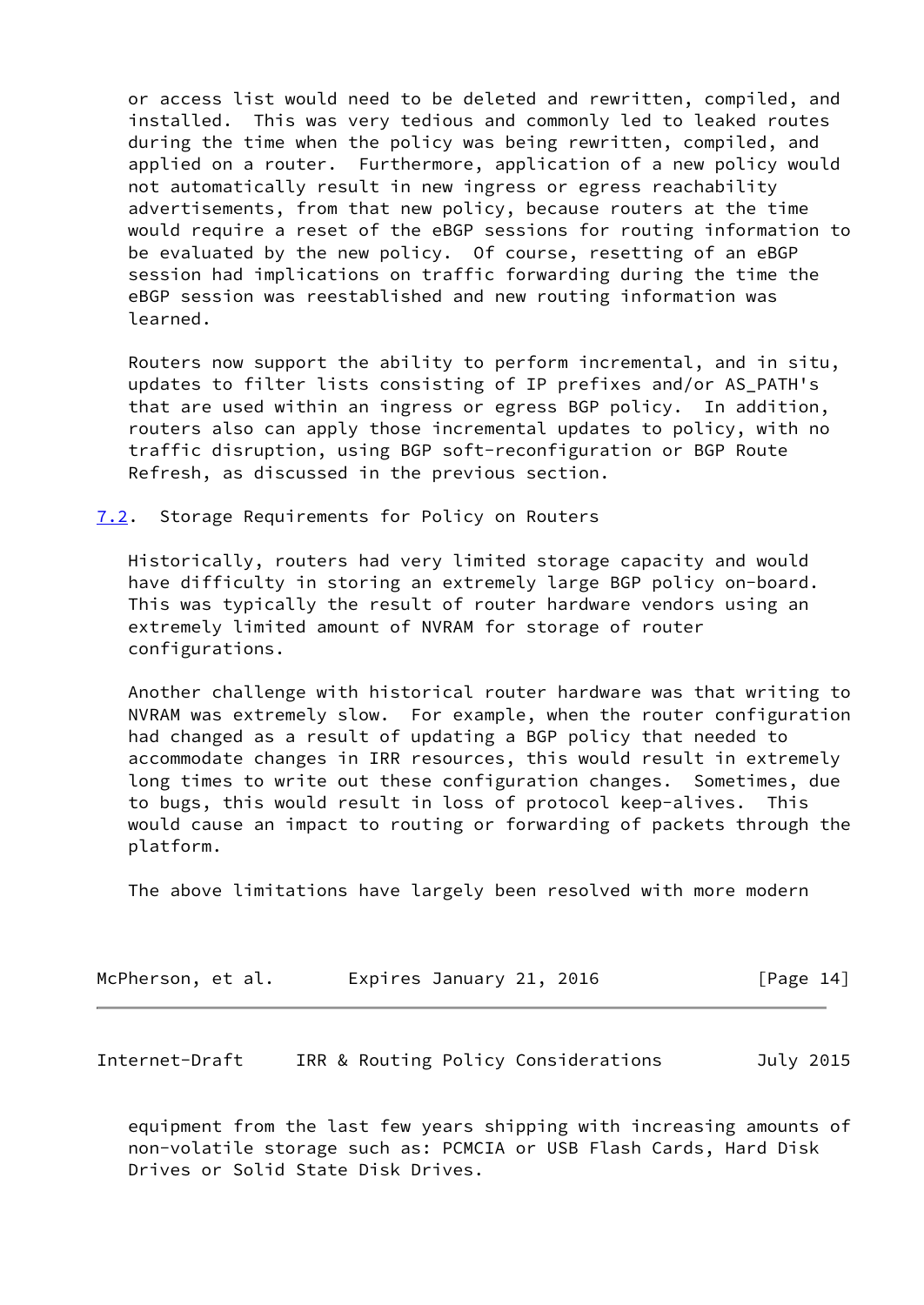However, as capacities and technologies have evolved on modern routing hardware, so have some of the scaling requirements of the data. In some large networks, configuration growth has begun to "pose challenges" [IEPG89 NTT]. While the enhancements of hardware have overcome some historical limitations, evidence suggests that further optimizations in configuration processing may be needed in some cases. Some of the more recent operational issues include scheduler slips and protracted commit times. This suggests that even though many historical hurdles have been overcome, there are still motivations to optimize and modernize IRR technologies.

### <span id="page-16-0"></span>[7.3](#page-16-0). Updating Configuration on Routers

 Historically, there has not been a standardized network configuration modeling language or an associated method to update router configurations. When an ISP detected a change in resources within the IRR, it would fashion a router vendor dependent BGP policy and upload that to the router usually via the following method.

 First, an updated BGP policy configuration 'snippet' is generated via processes running on an out-of-band server. Next, the operator uses either telnet or SSH  $[RECA253]$  to login to the CLI of a target router and issue router vendor dependent CLI commands that will trigger the target router to fetch the new configuration snippet via TFTP, FTP or Secure Copy (SCP) stored on the out-of-band server. The target router will then perform syntax checking on that configuration snippet and, if that passes, merge that configuration snippet into the running configuration of the router's Control Software. At this point, the new BGP policy configuration 'snippet' is active within the Control Plane of the router. One last step remains, which is the operator will issue a CLI command to induce the router to perform a "soft reset", via BGP soft-reconfiguration or BGP Route Refresh, of the associated BGP session in order to trigger the router to apply the new policy to routes learned from that BGP session without disrupting traffic forwarding.

More recently, operators have the ability to use NETCONF [\[RFC6241](https://datatracker.ietf.org/doc/pdf/rfc6241)] / SSH (or, TLS) from an out-of-band server to push a BGP configuration 'snippet' from an out-of-band server toward a target router that has that capability. However, this activity is still dependent on generating, via the out-of-band server, a router vendor dependent XML configuration snippet that would get uploaded via SSH or TLS to the target router.

McPherson, et al. Expires January 21, 2016 [Page 15]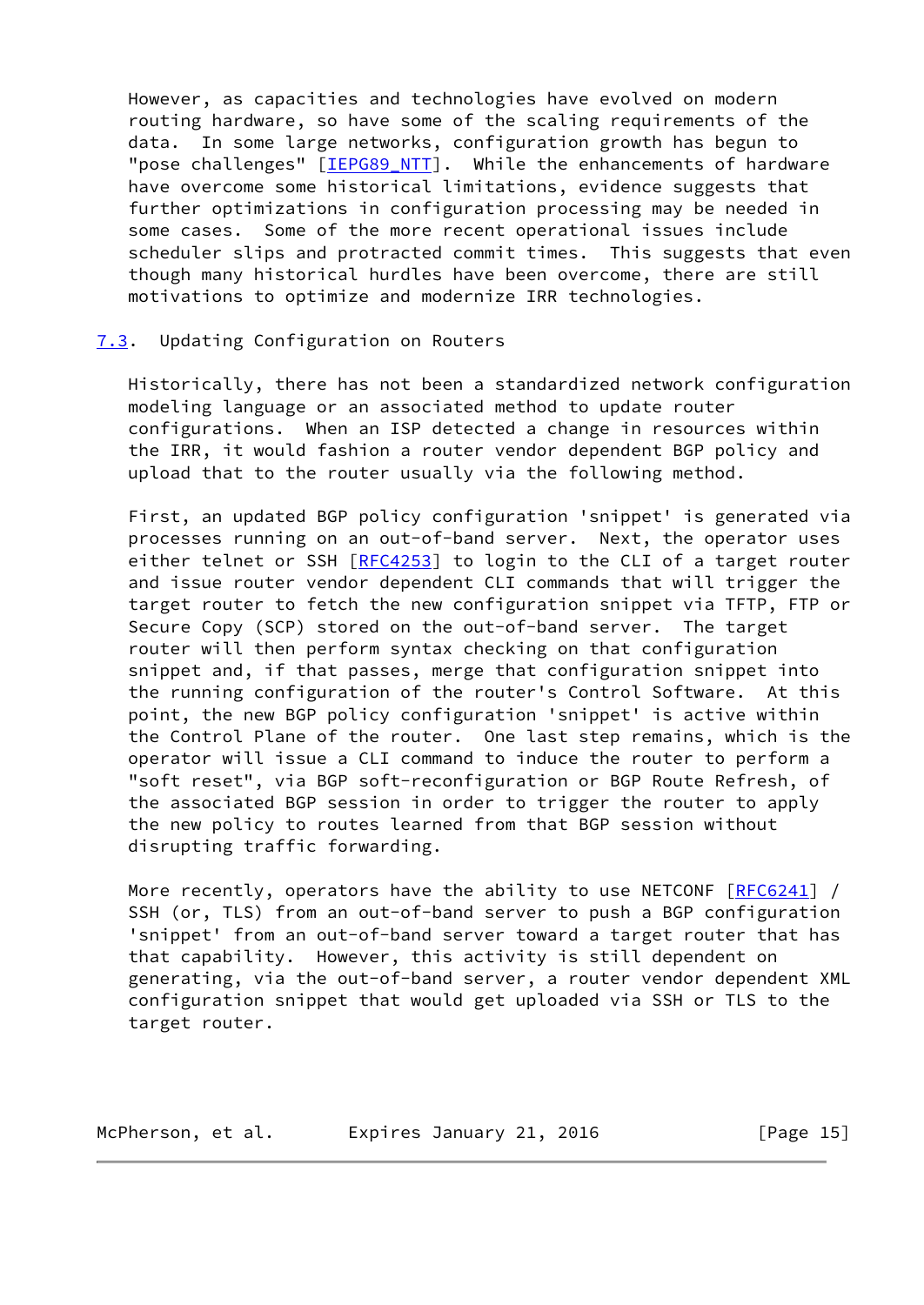<span id="page-17-1"></span> In the future, the ability to upload new Route Origin Authorization (ROA) information may be provided from the RPKI to routers via the RPKI-RTR [\[RFC6810](https://datatracker.ietf.org/doc/pdf/rfc6810)] protocol. However, this will not allow operators the ability to upload other configuration information such as BGP policy information, such as AS\_PATH's, BGP communities, etc. that might be associated with that ROA information, like they can from IRR generated BGP policies.

### <span id="page-17-0"></span>[8](#page-17-0). Summary

 As discussed above, many of the problems that have traditionally stifled IRR deployment have, themselves, become historical. However, there are still real operational considerations that limit IRR usage from realizing its full effectiveness. The potential for IRRs to express inter-domain routing policy, and to allow relying parties to learn policy, has always positioned it as a strong candidate to aid the security postures of operators. However, while routing density and complexity have grown, so have some of the challenges facing IRRs (even today). Because of this state increase, the potential to model all policies for all ASes in all routers may still remain illusive. In addition, without an operationally deployed resource certification framework that can tie policies to resource holders, there is a fundamental limitation that still exists.

# <span id="page-17-2"></span>[9](#page-17-2). Security Considerations

 One of the central concerns with IRRs is the ability of an IRR operator to remotely influence the routing operations of an external consumer. Specifically, if the processing of IRR contents can become burdensome, or if the policy statements can be crafted to introduce routing problems or anomalies, then operators may want to be circumspect about ingesting contents from external parties. A resource certification framework should be used to address the authorization of IRR statements to make attestations and to assertions (as mentioned in [Section 4.1,](#page-4-3) and discussed above in Section [Section 5.1](#page-9-4)).

 Additionally, the external and systemic dependencies introduced by IRRs and other such systems employed to inform routing policy, and how tightly or loosely coupled those systems are to the global routing system and operational networks, introduces additional vectors that operators and system architects should consider when evaluating attack surface and service dependencies associated with those elements. These attributes and concerns are certainly not unique to IRRs, and operators should evaluate the implications of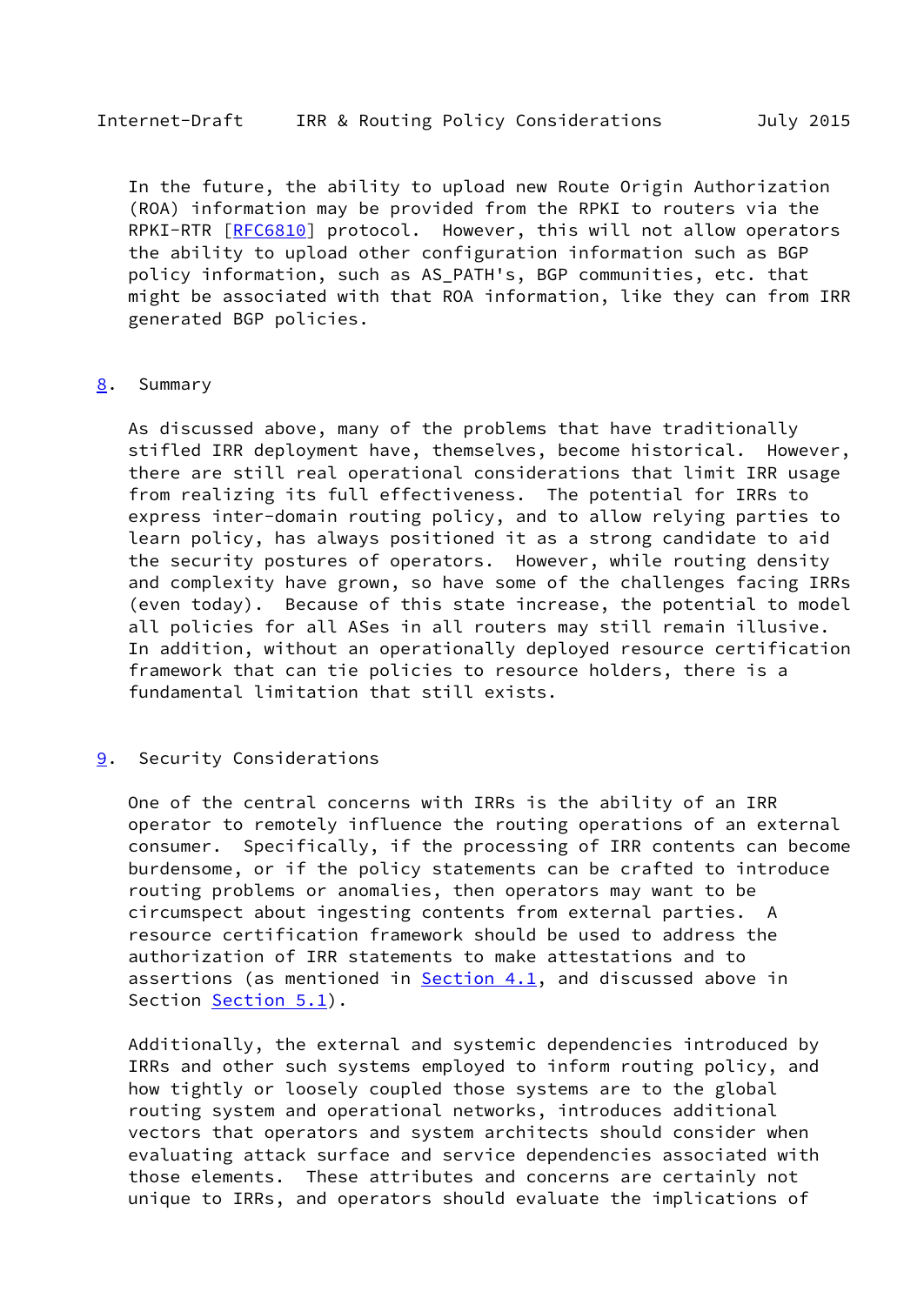external systems and varying degrees of coupling and operational

| McPherson, et al. | Expires January 21, 2016 | [Page 16] |
|-------------------|--------------------------|-----------|
|-------------------|--------------------------|-----------|

<span id="page-18-1"></span>Internet-Draft IRR & Routing Policy Considerations July 2015

buffers that might be installed in their environments.

<span id="page-18-0"></span>[10.](#page-18-0) IANA Considerations

There are no IANA considerations.

# <span id="page-18-2"></span>[11.](#page-18-2) Acknowledgements

 The editors would like to acknowledge and thank Chris Morrow, Jeff Haas, Wes George, and John Curran for their help and constructive feedback.

### <span id="page-18-3"></span>[12.](#page-18-3) Informative References

<span id="page-18-7"></span>[IEPG89\_NTT]

"NTT BGP Configuration Size and Scope", IEPG 89 [http://](http://iepg.org/2014-03-02-ietf89/ietf89_iepg_jmauch.pdf) [iepg.org/2014-03-02-ietf89/ietf89\\_iepg\\_jmauch.pdf.](http://iepg.org/2014-03-02-ietf89/ietf89_iepg_jmauch.pdf)

#### <span id="page-18-5"></span>[IRR\_LIST]

 Merit Network, Inc., "List of Routing Registries", List of Routing Registries [http://www.irr.net/docs/list.html.](http://www.irr.net/docs/list.html)

#### <span id="page-18-6"></span>[MERIT-IRRD]

 Merit, "IRRd - Internet Routing Registry Daemon", [http://www.irrd.net.](http://www.irrd.net)

#### <span id="page-18-4"></span>[RC\_HotNetsX]

 Osterweil, E., Amante, S., McPherson, D., and D. Massey, "The Great IPv4 Land Grab: Resource Certification for the IPv4 Grey Market", HotNets-X<http://dl.acm.org/citation.cfm?id=2070574>.

- [RFC0959] Postel, J. and J. Reynolds, "File Transfer Protocol", STD 9, [RFC 959](https://datatracker.ietf.org/doc/pdf/rfc959), DOI 10.17487/RFC0959, October 1985, <[http://www.rfc-editor.org/info/rfc959>](http://www.rfc-editor.org/info/rfc959).
- [RFC1787] Rekhter, Y., "Routing in a Multi-provider Internet",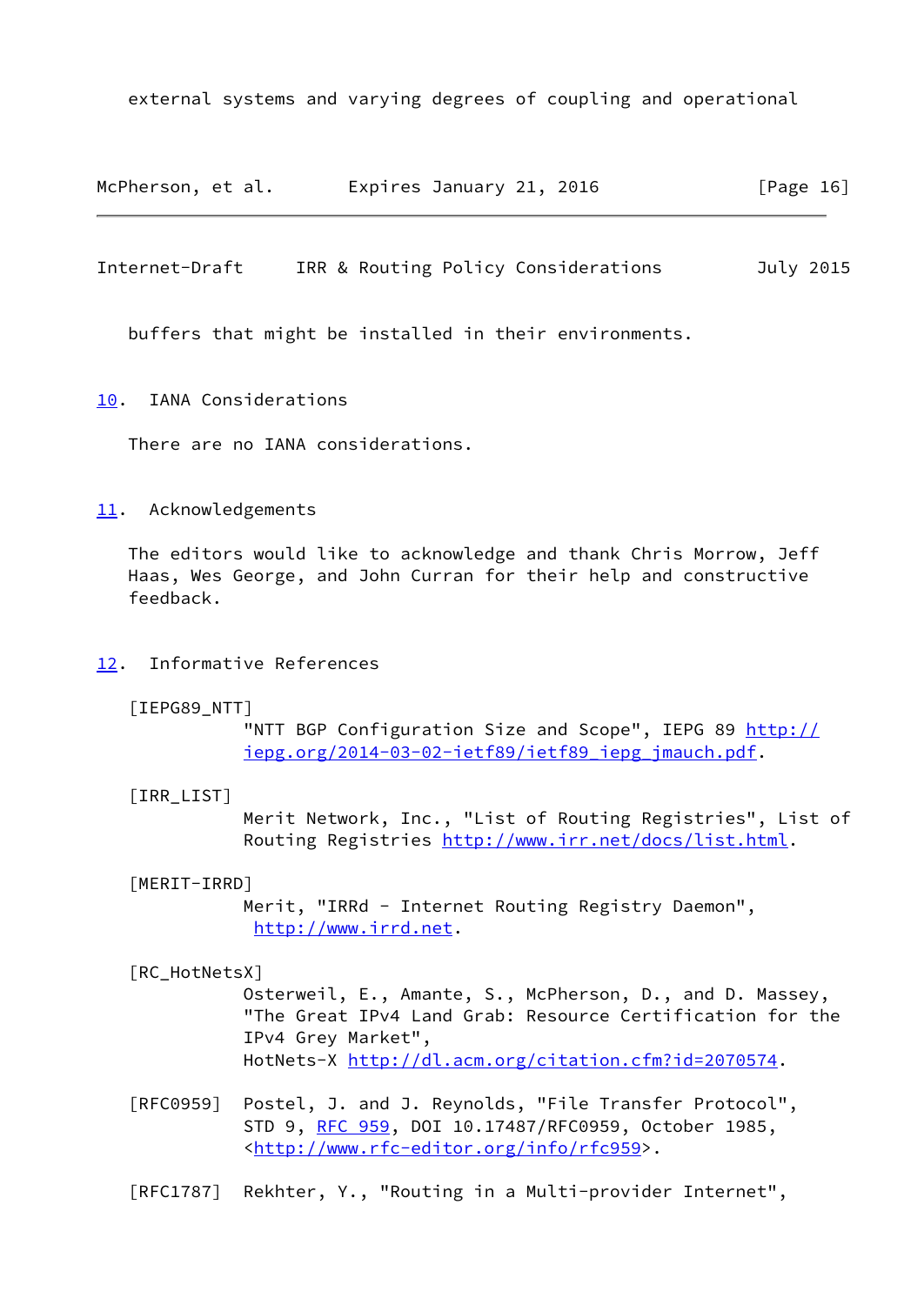[RFC 1787,](https://datatracker.ietf.org/doc/pdf/rfc1787) DOI 10.17487/RFC1787, April 1995, <<http://www.rfc-editor.org/info/rfc1787>>.

 [RFC2622] Alaettinoglu, C., Villamizar, C., Gerich, E., Kessens, D., Meyer, D., Bates, T., Karrenberg, D., and M. Terpstra, "Routing Policy Specification Language (RPSL)", [RFC 2622,](https://datatracker.ietf.org/doc/pdf/rfc2622) DOI 10.17487/RFC2622, June 1999, <<http://www.rfc-editor.org/info/rfc2622>>.

McPherson, et al. Expires January 21, 2016 [Page 17]

Internet-Draft IRR & Routing Policy Considerations July 2015

- [RFC2725] Villamizar, C., Alaettinoglu, C., Meyer, D., and S. Murphy, "Routing Policy System Security", [RFC 2725](https://datatracker.ietf.org/doc/pdf/rfc2725), DOI 10.17487/RFC2725, December 1999, <<http://www.rfc-editor.org/info/rfc2725>>.
- [RFC2769] Villamizar, C., Alaettinoglu, C., Govindan, R., and D. Meyer, "Routing Policy System Replication", [RFC 2769,](https://datatracker.ietf.org/doc/pdf/rfc2769) DOI 10.17487/RFC2769, February 2000, <<http://www.rfc-editor.org/info/rfc2769>>.
- [RFC2918] Chen, E., "Route Refresh Capability for BGP-4", [RFC 2918,](https://datatracker.ietf.org/doc/pdf/rfc2918) DOI 10.17487/RFC2918, September 2000, <<http://www.rfc-editor.org/info/rfc2918>>.
- [RFC4253] Ylonen, T. and C. Lonvick, Ed., "The Secure Shell (SSH) Transport Layer Protocol", [RFC 4253](https://datatracker.ietf.org/doc/pdf/rfc4253), DOI 10.17487/RFC4253, January 2006, [<http://www.rfc-editor.org/info/rfc4253](http://www.rfc-editor.org/info/rfc4253)>.
- [RFC5246] Dierks, T. and E. Rescorla, "The Transport Layer Security (TLS) Protocol Version 1.2", [RFC 5246](https://datatracker.ietf.org/doc/pdf/rfc5246), DOI 10.17487/ [RFC5246](https://datatracker.ietf.org/doc/pdf/rfc5246), August 2008, <<http://www.rfc-editor.org/info/rfc5246>>.
- [RFC6241] Enns, R., Ed., Bjorklund, M., Ed., Schoenwaelder, J., Ed., and A. Bierman, Ed., "Network Configuration Protocol (NETCONF)", [RFC 6241,](https://datatracker.ietf.org/doc/pdf/rfc6241) DOI 10.17487/RFC6241, June 2011, <<http://www.rfc-editor.org/info/rfc6241>>.
- [RFC6480] Lepinski, M. and S. Kent, "An Infrastructure to Support Secure Internet Routing", [RFC 6480](https://datatracker.ietf.org/doc/pdf/rfc6480), DOI 10.17487/RFC6480, February 2012, <<http://www.rfc-editor.org/info/rfc6480>>.
- [RFC6810] Bush, R. and R. Austein, "The Resource Public Key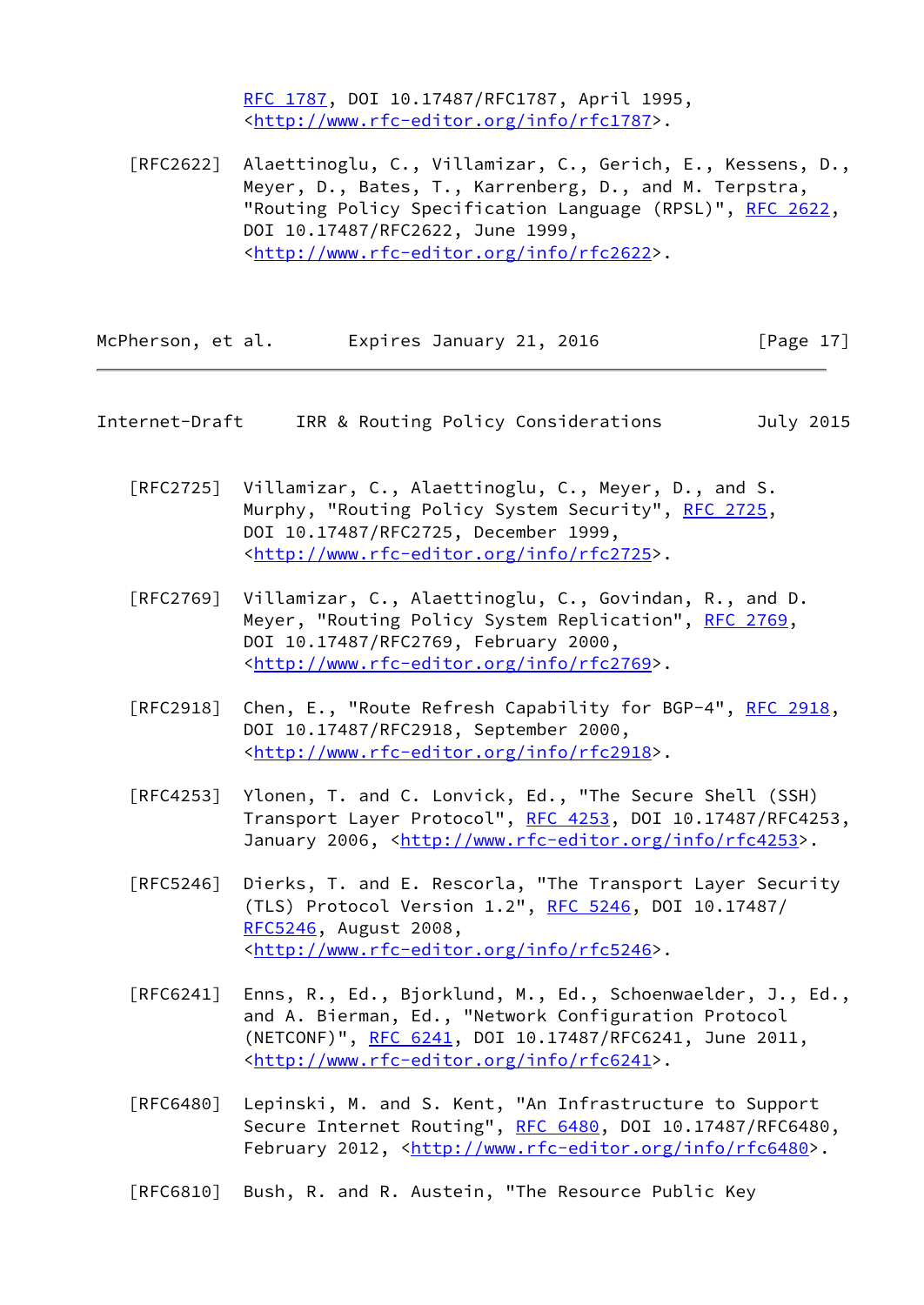Infrastructure (RPKI) to Router Protocol", [RFC 6810](https://datatracker.ietf.org/doc/pdf/rfc6810), DOI 10.17487/RFC6810, January 2013, <<http://www.rfc-editor.org/info/rfc6810>>.

### <span id="page-20-2"></span>[RIPE2007-01]

 RIPE NCC, "DRAFT: Autonomous System (AS) Number Assignment Policies and Procedures", Foundation Policy<http://www.ripe.net/ripe/docs/ripe-452>.

#### <span id="page-20-3"></span>[RPKI\_SIZING]

 Osterweil, E., Manderson, T., White, R., and D. McPherson, "Sizing Estimates for a Fully Deployed RPKI", Verisign Labs Technical Report 1120005 version 2 [http://](http://techreports.verisignlabs.com/) [techreports.verisignlabs.com/](http://techreports.verisignlabs.com/) tr-lookup.cgi?trid=1120005&rev=2.

| McPherson, et al. | Expires January 21, 2016 | [Page 18] |
|-------------------|--------------------------|-----------|
|-------------------|--------------------------|-----------|

- <span id="page-20-1"></span><span id="page-20-0"></span>Internet-Draft IRR & Routing Policy Considerations July 2015
	- [TASRS] Osterweil, E., Amante, S., and D. McPherson, "TASRS: Towards a Secure Routing System Through Internet Number Resource Certification", Verisign Labs Technical Report 1130009 <http://techreports.verisignlabs.com> /tr lookup.cgi?trid=1130009&rev=1.

Authors' Addresses

 Danny McPherson Verisign, Inc.

Email: dmcpherson@verisign.com

 Shane Amante Apple, Inc.

 Eric Osterweil Verisign, Inc.

Email: eosterweil@verisign.com

Larry J. Blunk